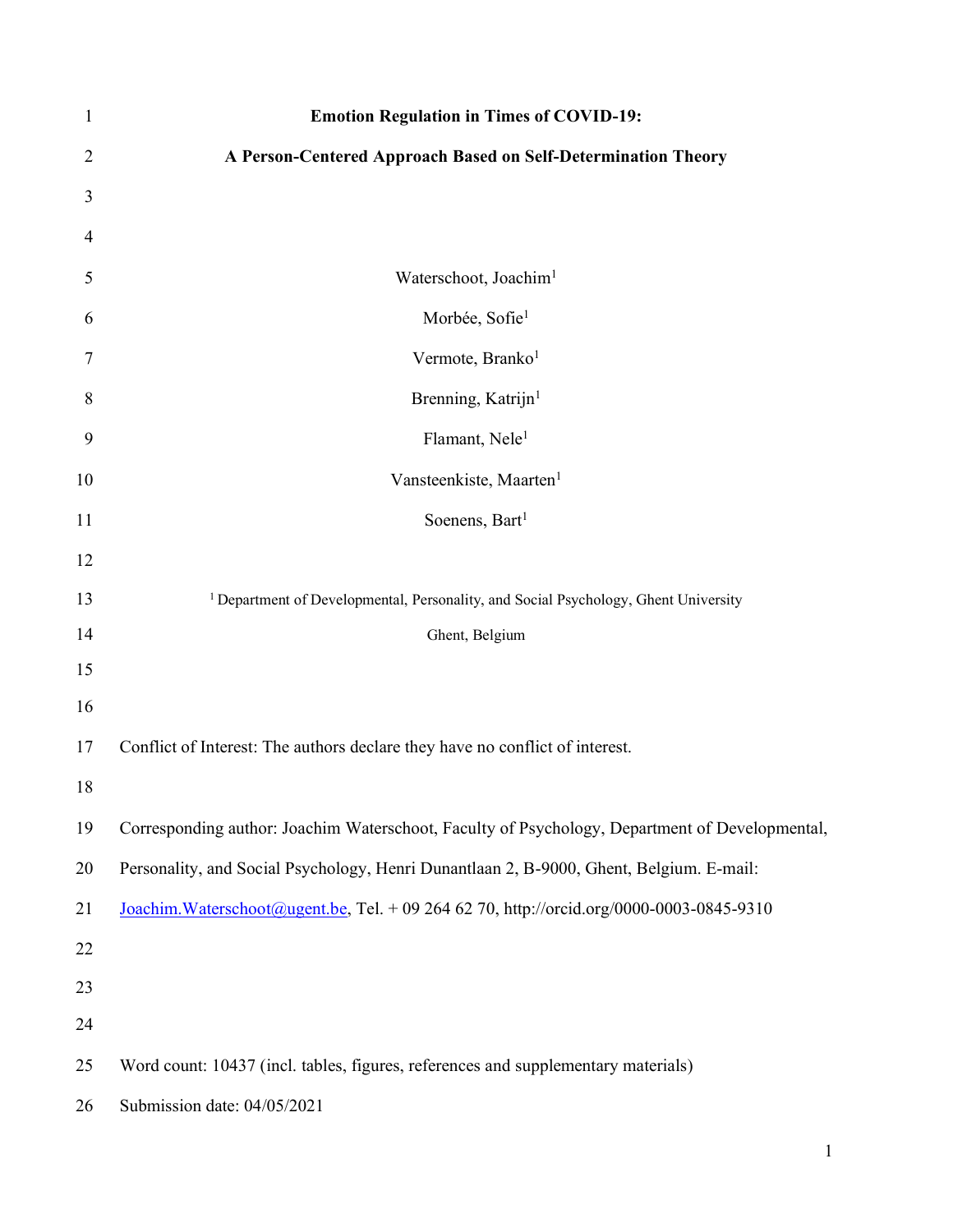# **Abstract**

 Although the COVID-19 crisis is a worldwide threat to individuals' physical health and psychological well-being, not all people are equally susceptible to increased ill-being. One potentially important factor in individuals' vulnerability (versus resilience) to ill-being in the face of stress is emotion regulation. On the basis of Self-Determination Theory, this study examined the role of three emotion regulation styles in individuals' mental health during the COVID-19 crisis, that is, integration, suppression, and dysregulation. Participants were 6584 adults (77 % female, *Mage* = 45.16 years) who filled out well-validated measures of emotion regulation, depression, anxiety, life satisfaction, and sleep quality. To examine naturally occurring combinations of emotion regulation strategies, hierarchical k-means clustering was performed, yielding 3 profiles: (a) low scores on all strategies (indicating rather low overall levels of worry; 27%), (b) high scores on integration only (41%), and (c) high scores on suppression and dysregulation (33%). Participants in the profiles scoring high on suppression and dysregulation displayed a less favorable pattern of outcomes (high ill-being, low life satisfaction, and poorer sleep quality) compared to the other two groups. Between-cluster differences remained significant even when taking into account the corona-related worries experienced by people. Overall, the findings underscore the important role of emotion regulation in individuals' mental health during mentally challenging periods such as the COVID-19 crisis. Practical implications and directions for future research are discussed.

Keywords: COVID-19, emotion regulation, self-determination theory, mental health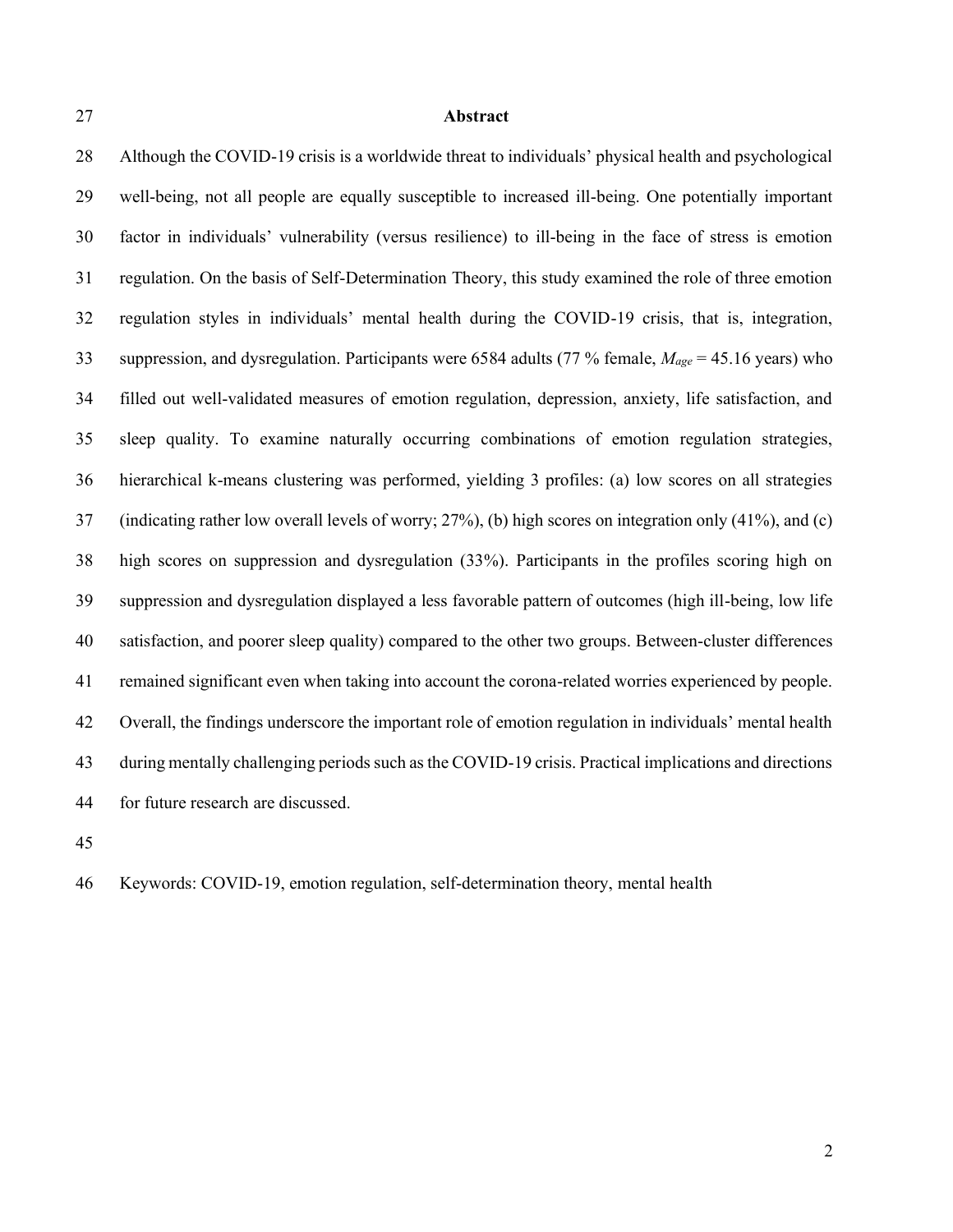The COVID-19 crisis brought about many different types of stressors that could undermine individuals' mental health (Vindegaard & Benros, 2020). However, not all individuals are equally susceptible to this risk. Emotion regulation has been forwarded as a key factor to understand individual differences in the way people adjust to the COVID-19 crisis (Schimmenti et al., 2020). Unfortunately however, research on the role of emotion regulation on people's mental health during the COVID-19 crisis is scant. Furthermore, the few studies available (e.g., Jiang et al., 2020) typically focused on one or a few emotion regulation strategies, without considering the interplay between different emotion regulation strategies and the consequences of this interplay for mental health in the context of COVID- 19. Accordingly, there is a need for research identifying within-person combinations of different emotion regulation strategies (i.e., profiles) and examining associations between these profiles and individuals' mental health during the COVID-19 crisis.

 Empirically, an examination of within-person combinations requires a person-centered statistical approach such as cluster analysis rather than a variable-centered approach (Bergman & Wangby, 2014). Conceptually, such research needs to be conducted from a theoretical perspective distinguishing between multiple dimensions of emotion regulation that differ in terms of their functional role in mental health. The current study relies on Self-Determination Theory (SDT; Ryan & Deci, 2017), a motivational theory offering a multidimensional conceptualization of emotion regulation and considering integrative regulation as the most effective type of emotion regulation.

 The current study aims to contribute to the literature in two ways. First, at the empirical level, the study aims to strengthen the literature on COVID-19 and mental health by adopting a person- centered statistical approach to emotion regulation. Second, at the conceptual level, this study aims to be innovative by relying on SDT and by introducing the relatively new concept of integrative emotion regulation in research on COVID-19. Corresponding to these two anticipated contributions of the study, we next discuss (a) the importance of adopting a person-centered approach to emotion regulation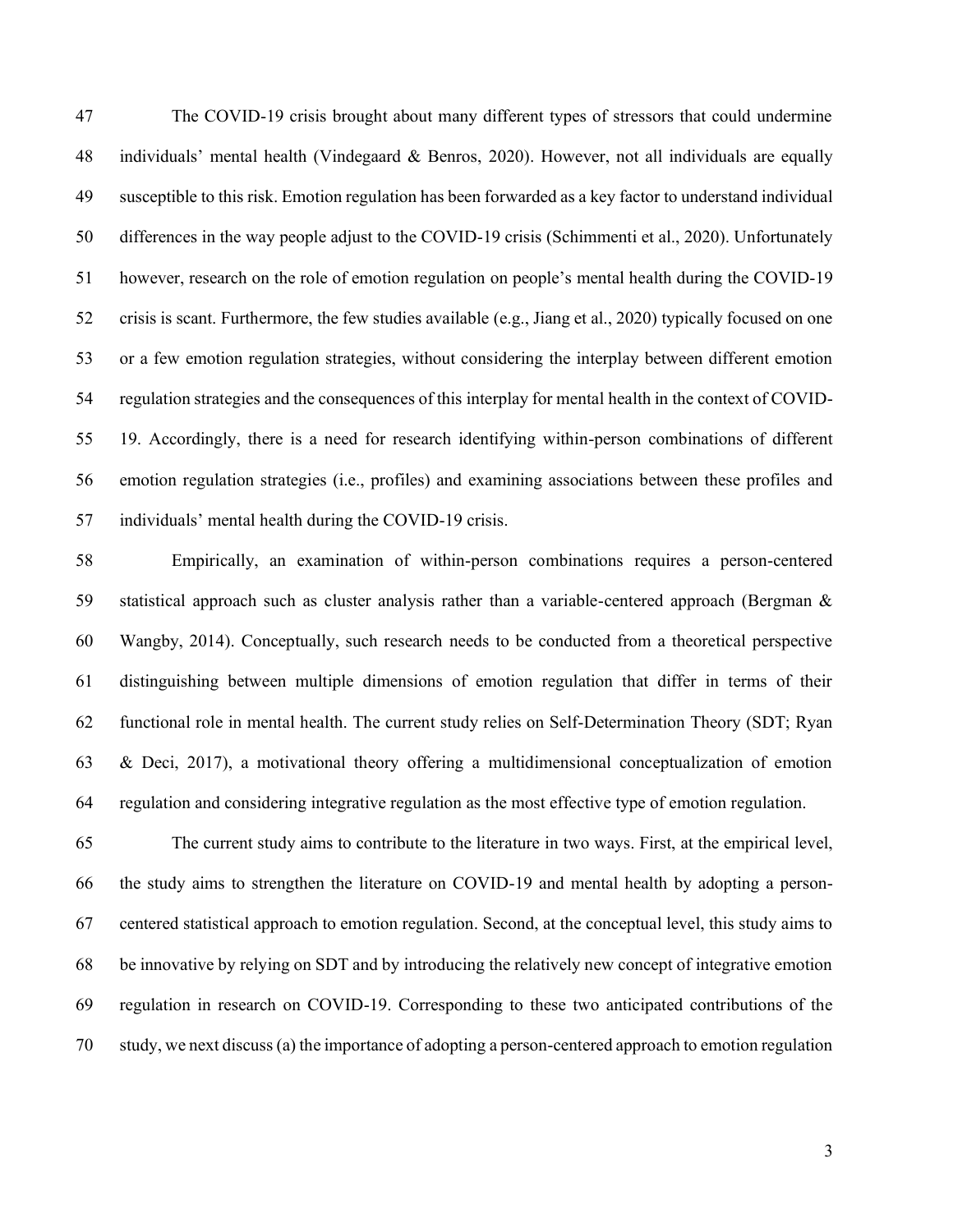during COVID-19 and (b) the value of considering integrative emotion regulation as a novel and potentially adaptive strategy to deal effectively with COVID-related stressors.

# **Combinations of Emotion Regulation Strategies and Mental Health during COVID-19**

 The COVID-19 crisis entails both immediate and more long-term stressors that potentially erode individuals' resources and mental health (Panchal et al., 2020). During the initial phases of the COVID-19 crisis, when governments across the world declared lockdown measures to contain the spreading of the virus, people had immediate concerns about their own health and about the availability of food and medical supplies (Carroll et al., 2020; Stephens et al., 2020). People also had more long- term concerns, for instance about their financial situation and about the duration and the unpredictability of the situation at large (Kämpfen et al., 2020). Confronted with these various stressors during the COVID-19 crisis, many people displayed increased risk for ill-being and decreased well- being. Indeed, several studies reported an elevated prevalence of depressive symptoms (Choi et al., 2020) and anxiety (Roy et al., 2020) as well as reductions in life satisfaction (Satici et al., 2020), sleep quality (Altena et al., 2020; Cellini et al., 2020), and overall well-being (Zhang et al., 2020). At the same time, people were found to differ widely in terms of adjustment to this challenging period, with many people also maintaining stable and high levels of mental health (e.g., Grossman et al., 2021; Wang et al., 2021).

 Emotion regulation, which can be broadly defined as the process of 'monitoring, evaluation, and modification of emotional reactions' (Compas et al., 2017, p. 941), is key to understand individuals' responses to stress, worries, and concerns regarding negative life events (Parkinson et al., 2016). Therefore, there have been several calls to examine the role of emotion regulation in individuals' mental health during the COVID-19 period (Restubog et al., 2020; Schimmenti et al., 2020). However, to date, the number of studies examining emotion regulation in the context of COVID-19 is rather limited. The few studies currently available have focused mostly on the effects of cognitive reappraisal, that is, a mental re-interpretation of the situation to prevent a strong emotional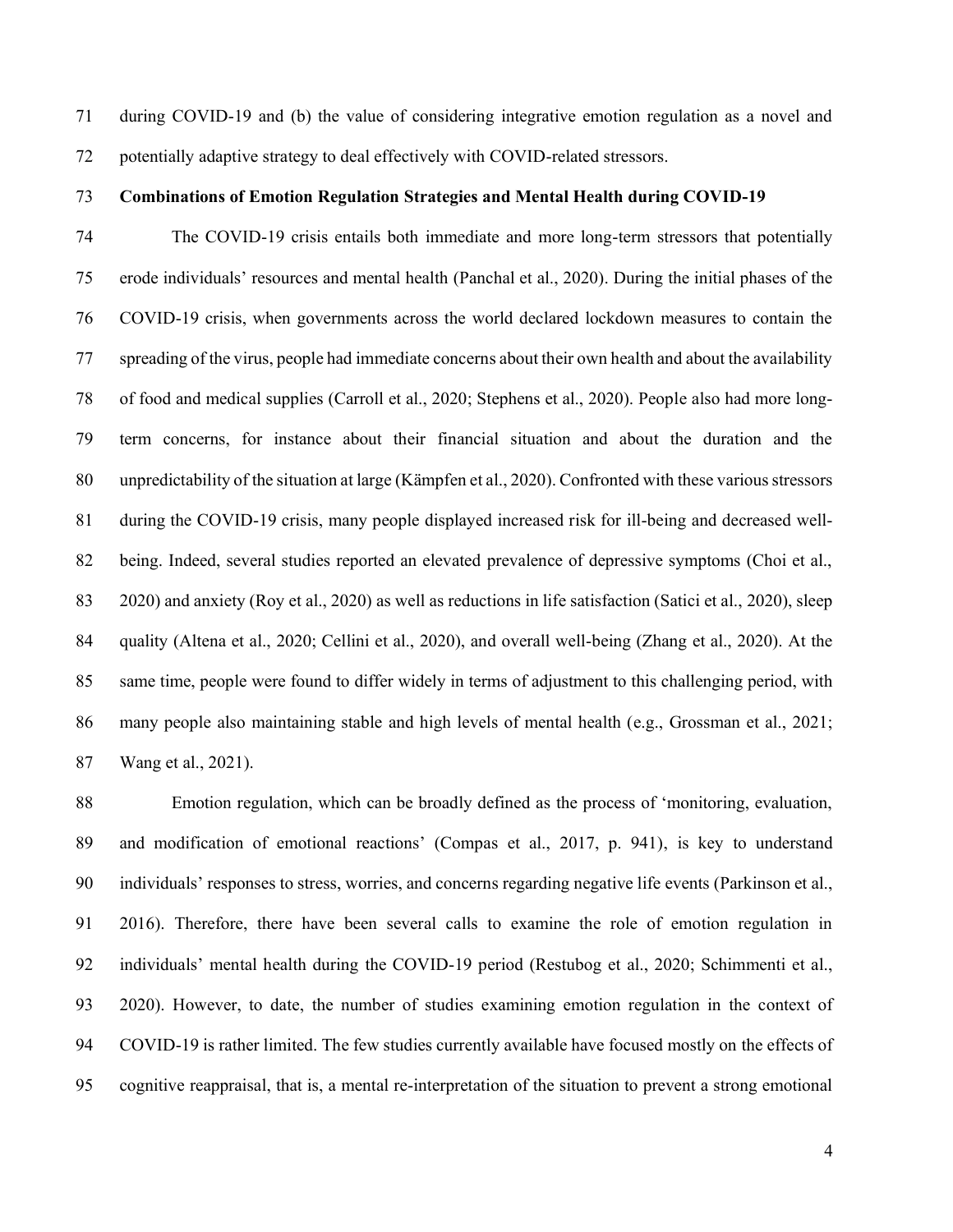response (Gross, 1998, 2014). To illustrate, Jiang et al. (2020) showed that Chinese adults who engaged in cognitive reappraisal were less likely to display symptoms of post-traumatic stress during the COVID-19 period. Similarly, Xu et al. (2020) found, among Chinese adults in quarantine, that cognitive reappraisal was related negatively to anxiety, and that this strategy also dampened the association between stress and anxiety. Further, cognitive re-appraisal was related negatively to COVID-19 worries and concerns (e.g., Luu, 2021; Prikhidko et al., 2020). For instance, Muñoz- Navarro and colleagues (2021) showed that the use of cognitive reappraisal resulted in less concerns regarding COVID-19 contamination, even when scoring high on general anxiety. Other studies have relied on general measures that aggregate several (supposedly) adaptive emotion regulation strategies (e.g., acceptance and cognitive reappraisal). Using such an aggregated measure, Jungmann and Witthöft (2020) found in a sample of German adults that adaptive emotion regulation related negatively to corona-related anxiety.

 Although studies have begun to show that emotion regulation may play an important role in mental health during the COVID-19 crisis, research needs to go beyond a focus on one specific strategy or the use of summary measures of emotion regulation. That is, to better understand the role of emotion regulation in adaptation to the COVID-19 crisis, it is important to rely on a multidimensional conceptualization distinguishing between emotion regulation strategies with differential consequences for mental health (e.g., Bergman & Wangby, 2014). Further, because different emotion regulation strategies tend to co-occur within persons, these strategies should not be considered in isolation. People typically have different emotion regulation strategies available in their repertoire (Aldao et al., 2013; Blanke et al., 2020; Ford et al., 2019). As such, it is important to examine within-person profiles of emotion regulation strategies and associations of these profiles with mental health outcomes (Dixon-Gordon et al., 2015; van den Heuvel et al., 2020). Person- centered statistical analyses, such as cluster analysis, allow for the identification of such profiles, thereby detecting in a dataset the most common and naturally occurring combinations of emotion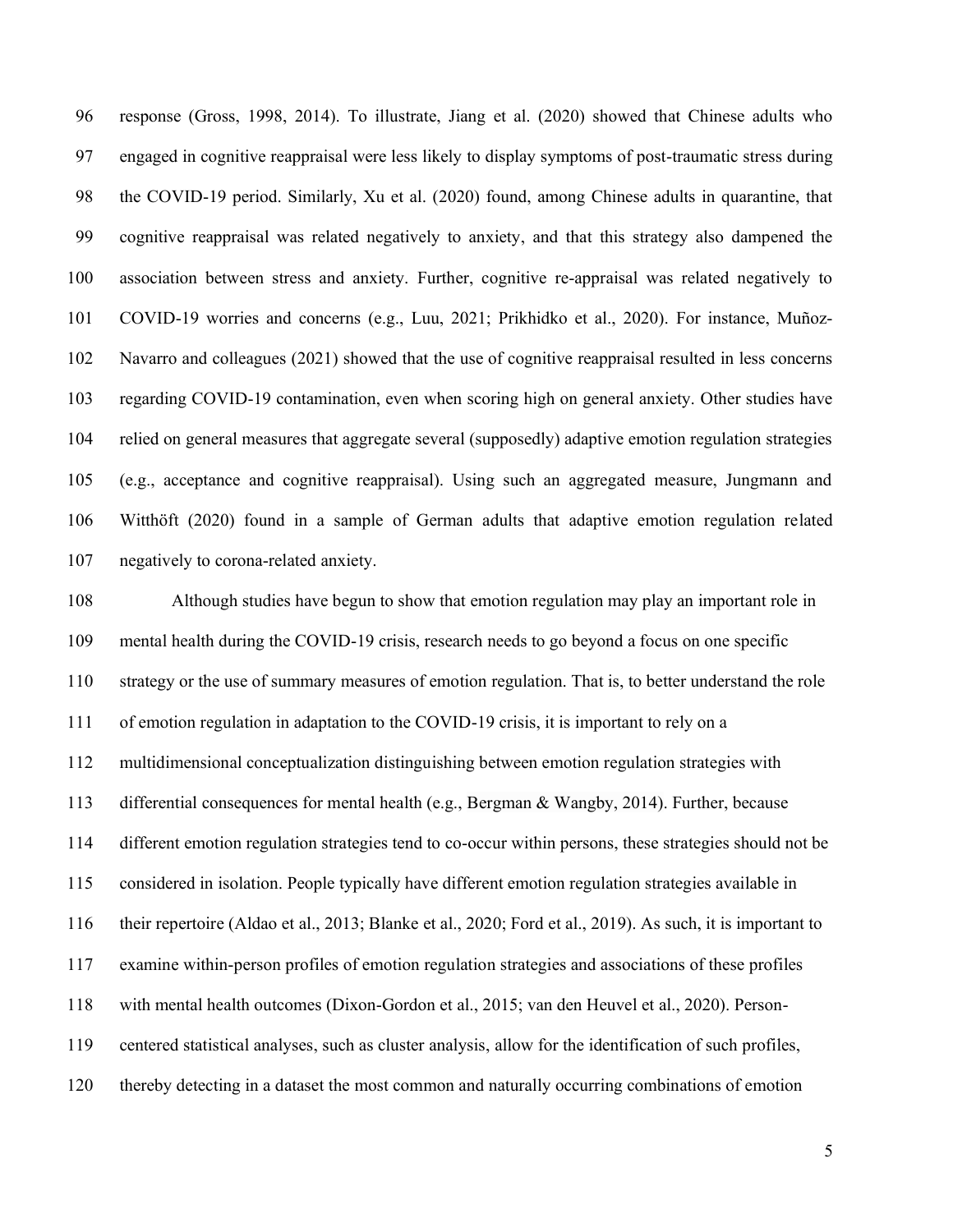regulation strategies among all possible combinations of a given set of strategies. To conceptualize different emotion regulation strategies, this study relied on the theoretical framework of Self-Determination Theory (SDT; Ryan & Deci, 2017), a general theory on motivation and mental health

that provides a differentiated approach to emotion regulation.

# **A Self-Determination Theory Perspective on Emotion Regulation**

 SDT distinguishes between three modes of emotion regulation that vary in their level of autonomy (Roth et al., 2009; Ryan et al., 2016). *Integrative emotion regulation* is the most autonomous type of regulation. It is characteristic of people who adopt a welcoming and accepting stance towards emotions, even when these emotions are painful and difficult (Roth et al., 2014; Shahar et al., 2018). People high on integrative emotion regulation take an active interest in their negative emotions, thereby trying to understand how these emotions inform them about their preferences and values. Ultimately, this better understanding of one's emotions also provides direction to people's actions. They know better how to act upon their emotions, feel free to either communicate or withhold their emotions, and see how they can respond more adequately to similar emotion-laden situations in the future (Benita, 2020; Roth et al., 2019). *Emotional suppression* represents a more controlled type of emotion regulation where people deny and minimize the strength and importance of emotions towards themselves (Kim et al., 2002; Roth et al., 2019). In addition to this experiential suppression, people also feel compelled to hide their negative emotions towards others, thereby suppressing the expression of emotions (Roth et al., 2009). With *emotional dysregulation*, people feel overwhelmed by their negative emotions, unable to understand the origins of these emotions, and incapable of canalizing or communicating about their emotions effectively (Houle & Philippe, 2020). Therefore, they feel 142 helpless in the face of negative emotions (Ryan et al., 2016).

 The concept of integrative emotion regulation is relatively new (Roth et al., 2019). It is akin to, 144 yet conceptually and empirically distinct from, related constructs such as acceptance (Dan-Glauser & Gross, 2015) and mindfulness (Brown & Ryan, 2003). Emotional integration shares with these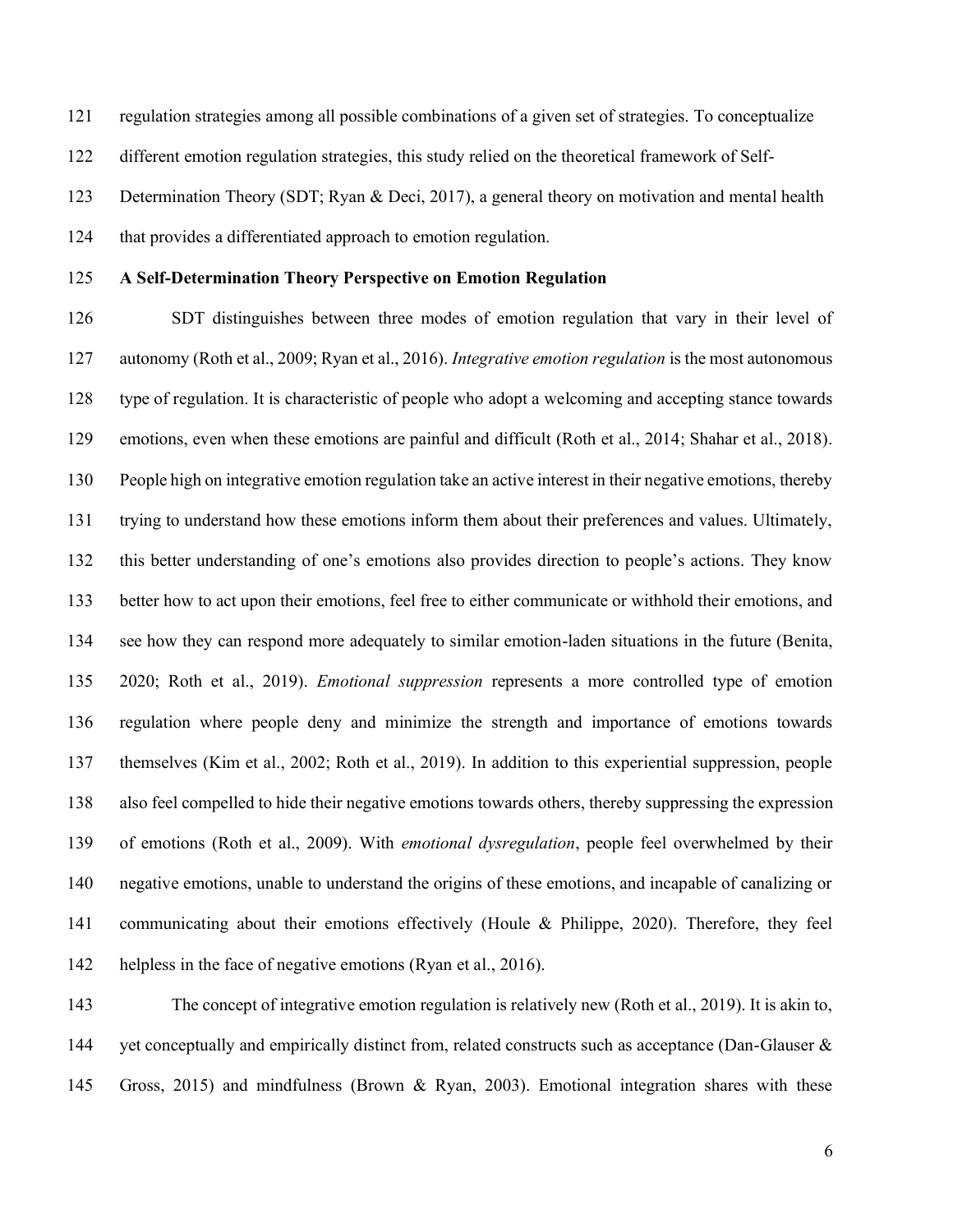constructs a welcoming and open attitude towards emotions. However, it also includes a more action- oriented attitude. It is not only about experiential openness for emotions but also about learning from these emotions and using emotions to inform future behaviors, decisions, and goals (Roth et al., 2019). Recent research has begun to corroborate the benefits associated with emotional integration, showing positive associations with personal well-being (Benita, 2020) and adaptive social outcomes such as prosocial behavior, empathy, and intimacy (Benita et al., 2017; Roth & Assor, 2012). Longitudinal research showed that emotional integration even predicted increases across time in mental health (Brenning et al., 2015). Experimental studies demonstrated causal effects of situationally induced emotional integration on adaptive processing of threatening stimuli (Roth et al., 2014, 2018). In these experimental studies, people instructed to engage in emotional integration during a fear-eliciting movie, compared to participants instructed to suppress or minimize their emotions, displayed less anxiety and stress when confronted again with this movie on another occasion (Roth et al., 2014, 2018). In contrast, SDT-based studies (Benita, 2020; Brenning et al., 2015; Houle & Philippe, 2020) and research in the broader literature on emotion regulation (Gross, 2015) have shown that both emotional suppression and dysregulation are related to lower mental health and greater risk for ill-being. These maladaptive effects of suppression and dysregulation have also been demonstrated in longitudinal (e.g., Brenning et al., 2015; McLaughlin et al., 2011) and experimental research (Gross, 1998; Gross & Levenson, 1997).

 Although research has begun to document the mental health benefits associated with emotional integration relative to suppression and dysregulation, no studies to date directly examined the relevance of these strategies for individuals' adjustment to the COVID-19 crisis. This is unfortunate because emotional integration is considered a resource for resilience in the context of highly stressful conditions (Roth et al., 2019; Weinstein et al., 2013). In contrast, suppression may have momentary benefits but is likely to backfire during more prolonged periods of stress, such as a stay-at-home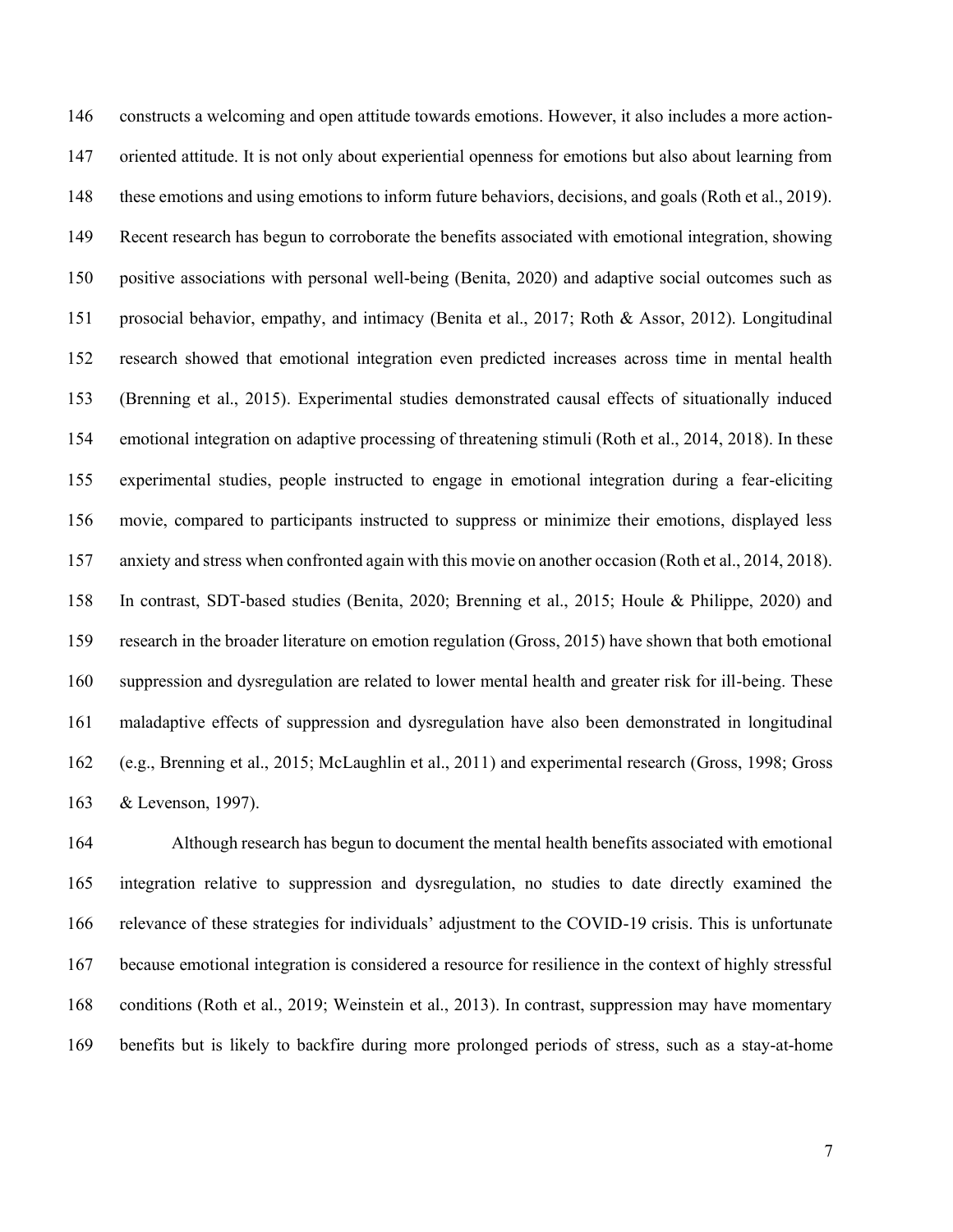lockdown (Gross, 2015). Similarly, dysregulation is a risk factor for mental health problems during unpredictable periods because it leads to a sense of uncontrollability (Compas et al., 2017).

 Importantly, SDT's conceptualization of emotion regulation allows for an application of the person-oriented approach discussed before. Applied to the SDT taxonomy of emotion regulation, such a person-centered analysis could reveal a profile characterized by a combination of the two maladaptive emotion regulation strategies. It has indeed been argued that emotional suppression may go hand in hand with dysregulation across time (Gross, 2015). Because suppression is mentally effortful, people can suppress their negative emotions only for so long. During an extensive period of stress, emotional suppression may ultimately result in dysregulation once people's mental energy is drained. Another possibility is that some people combine both adaptive and more maladaptive emotion regulation strategies, with people for instance switching back and forth between emotional integration and dysregulation. Indeed, the openness to negative emotions characteristic of emotional integration may from time to time give rise to dysregulation among people who feel occasionally overwhelmed by their strong emotions. To the best of our knowledge, no studies to date adopted such a person- centered approach to the emotion regulation strategies identified in SDT. Such an approach can yield innovative findings that are important from both a fundamental and an applied perspective. In practice, people display combinations of emotion regulation strategies and practitioners (e.g., therapists and counselors) are more likely to recognize such profiles of strategies than isolated strategies.

# **The Present Study**

 Based on SDT, this study aimed to identify profiles of emotion regulation and to relate these profiles to individuals' mental health during a COVID-19 lockdown period. We focused on individuals' regulation of feelings of insecurity and threat as these emotions were very salient during the first weeks after the outbreak of the COVID-19 crisis. In general, we expected that individuals in profiles characterized by higher levels of emotional integration would display better mental health (i.e., more life satisfaction, better sleep, and less anxiety and depression) than individuals in profiles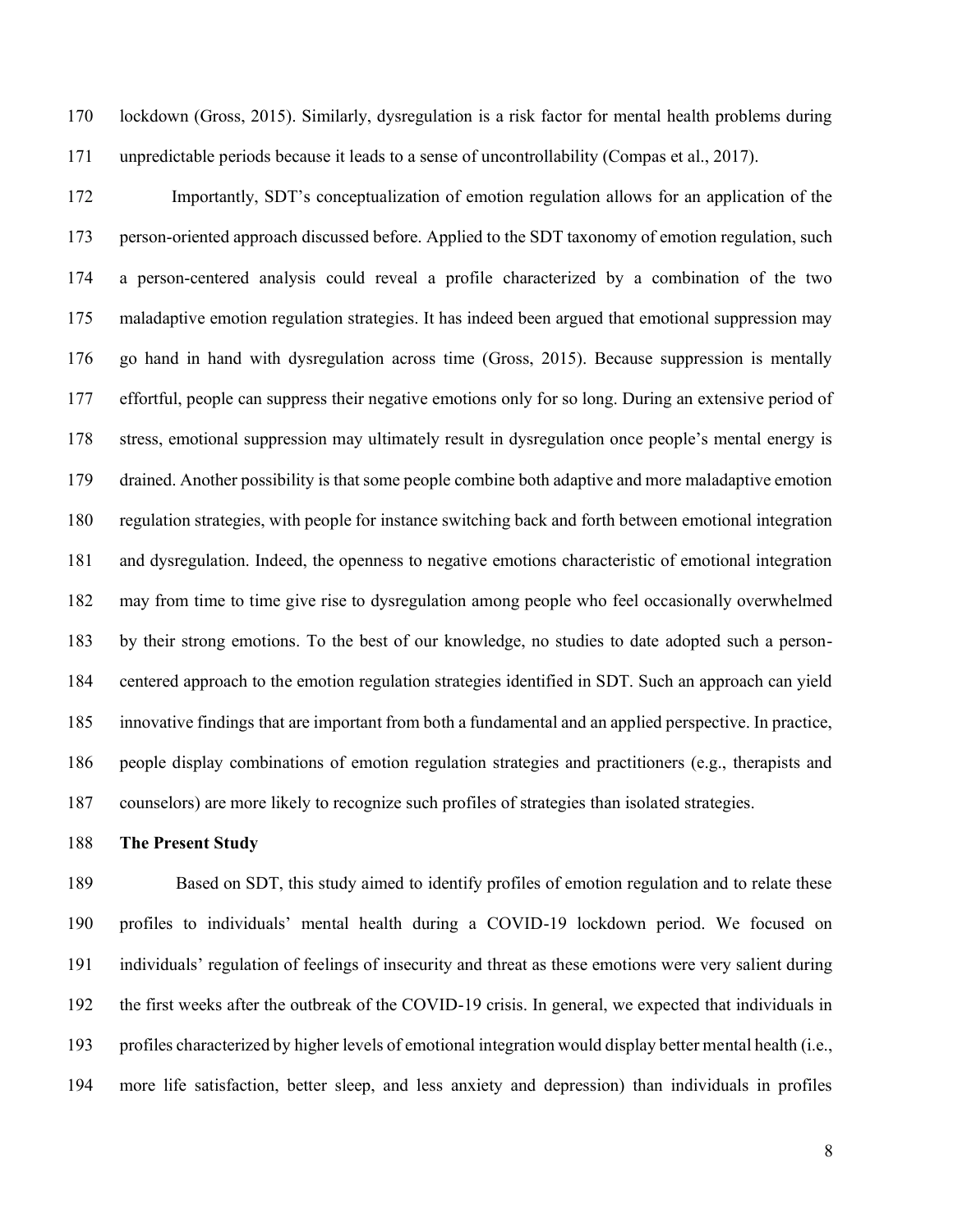characterized by higher levels of suppression and dysregulation. Profiles characterized by a mix of adaptive and maladaptive strategies, if any, were expected to be situated in between profiles characterized uniquely by either adaptive or maladaptive strategies. In testing this hypothesis, we controlled for the degree to which people experienced worries due to the COVID-19 crisis. This is important because individuals in different profiles may be exposed to different levels of worries, with the amount of worry (rather than individuals' style of dealing with the worries) explaining differences between the profiles.

#### **Method**

**Procedure and Sample**

 Data were collected during the first two weeks of the stay-at-home lockdown in [*blinded for review*], specifically between March 19<sup>th</sup> and April 2<sup>nd</sup>, 2020. The questionnaire was presented online 206 in Qualtrics and was completed by 6584 adults (77% female) with a mean age of 45.16 years (SD = 15.71; range: 18 – 89). They all completed an active consent which stated their responses would be handled confidentially, that no negative consequences would follow after quitting the questionnaire, and that the data would be anonymized to avoid a link to their personal information. In this sample, 38% of the participants reported to be single or widowed and 62% was married or in a relationship (but not married). In terms of educational level, 72% graduated in higher education or university, 26% graduated in secondary school and only 2% did not finish secondary school. In response to a question about their current health (i.e., "Are you suffering from lung disease, diabetes, hypertension, autoimmune diseases?"), 81% of the participants reported having no medical problems at this moment. Finally, an open-ended item asked participants about their employment status. When participants indicated that they were currently employed, we also asked whether they work from home (or not). After coding participants' answers to this question, 47% indicated being employed and working from home, 24.3% indicated being employed and working on-site, 4.2% is unemployed, 3.8% is a student, 3.3% is disabled, 3.2% indicated being laid off, 2.1% is on sick leave and 12.1% is retired.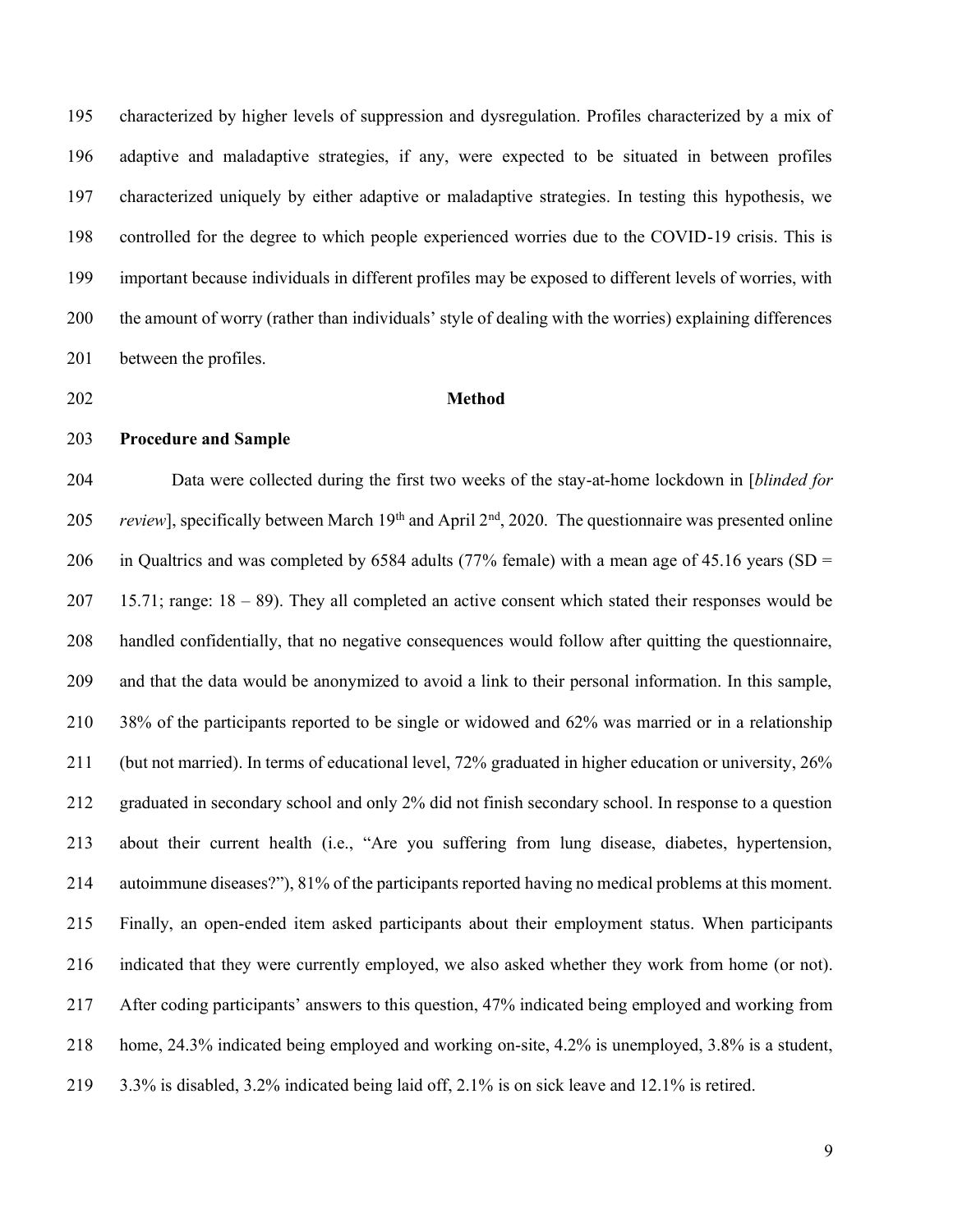The survey was distributed online using the social networks of the researchers and multiple organizations and media (e.g., online newspapers). The instructions of the survey clarified that the focus of the study was on the psychological wellbeing of the *[blinded for review]* population during the lockdown period. Both at the beginning and at the end of the questionnaire, contact information was provided in case participants needed psychological assistance or had questions regarding the study. Before participants were thanked, the possibility was provided to receive a summary of the results. On average, it took 11.35 minutes to complete the full questionnaire. The procedure used in this study was approved by the ethical committee of [details removed for peer review] (nr. 2020/37).

**Measures**

 **Worries.** Inspired by the measures of psychological (in)security used in Chen et al. (2015), four items were developed to assess people's COVID-specific worries during the lockdown. Following the stem "In the past week during the corona crisis, I was worried about…", participants were asked to indicate their COVID-specific worries concerning their health, financial situation, medication availability, and how the situation at large would evolve. Each item was rated on a scale ranging from 234 1 '*not true at all*' to 5 '*totally true*'. Internal consistency was moderate ( $\alpha$  = .64).

 **Emotion Regulation.** To measure emotion regulation, we used the Dutch translation (Brenning et al., 2015) of the Emotion Regulation Inventory (Roth et al., 2009). Participants were asked to rate how they regulate feelings of threat and uncertainty related to the COVID-19 crisis during the previous week. For each subtype of emotion regulation, six items were rated on a scale ranging from 1 '*not true at all*' to 5 '*totally true*'. The scales for integrative emotion regulation (e.g., 'I examine my negative 240 feelings to understand their sources',  $\alpha = .78$ ), suppression (e.g., 'When I'm having these negative 241 feelings, I make sure not to show them',  $\alpha = .86$ ) and dysregulation (e.g., 'When I'm experiencing 242 these negative feelings, I can't concentrate on other things I have to do',  $\alpha = .82$ ) displayed adequate internal consistency.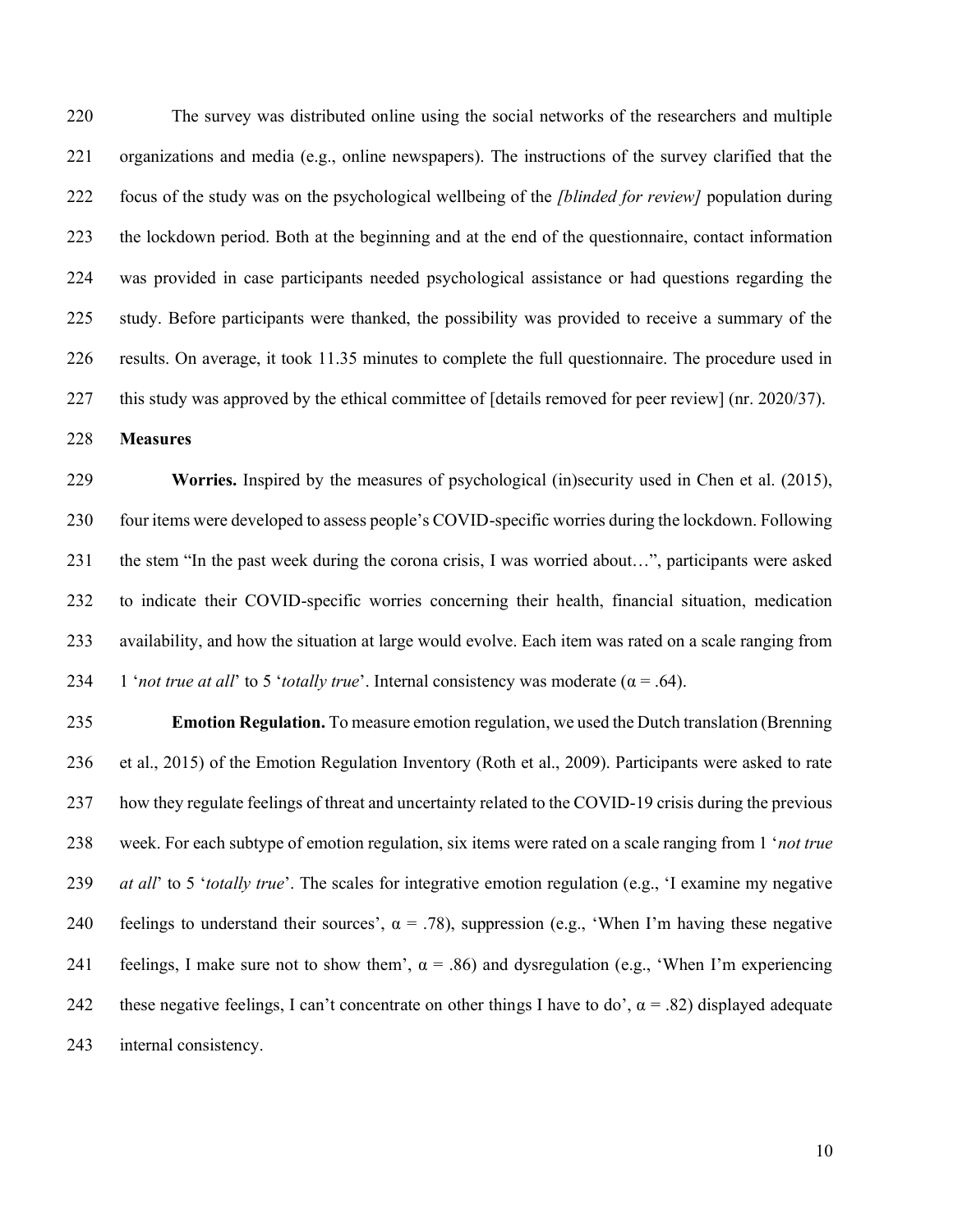**Subjective Well-Being.** As for indicators of subjective well-being, participants rated single items tapping into their overall level of life satisfaction and sleep quality in the previous week (e.g., 246 Fujita & Diener, 2005). Using the most face valid item of the Satisfaction with Life Scale (Pavot  $\&$  Diener, 1993), participants were asked to rate to what extent they were satisfied with their life during the past week on a scale going from 1 (*seldom or never, less than 1 day*) to 4 (*mostly or all the time, 5 to 7 days*). Using the most face valid item from the Pittsburgh Sleep Quality Index (Buysse et al., 1989), participants were asked to rate their overall sleep in the past week on a scale ranging from 1 (*very bad*) to 4 (*very good*).

 **Ill-Being.** To measure participants' ill-being, we administered two scales tapping into anxiety and depressive symptoms experienced during the past week. Anxiety was measured with a 5-item version of the State Trait Anxiety Inventory (STAI, Marteau & Bekker, 1992) and depressive symptoms were measured with a 6-item version (Van Hiel & Vansteenkiste, 2009) of the Center for Epidemiological Studies – Depression scale (CES-D; Radloff, 1977). Items for both scales had to be rated on the same response scale, ranging from 1 (*seldom or never, less than 1 day*) to 4 (*mostly or all the time, 5 to 7 days*). Both questionnaires had acceptable reliability ( $\alpha_{\text{anxiety}} = .87$ ;  $\alpha_{\text{depression}} = .80$ ).

**Plan of Analysis.**

 *Preliminary analysis.* Analyses were performed in R (R Development Core Team, 2019). In a set of preliminary analyses, associations between background variables [gender, age, duration of the crisis (in weeks), educational level, health status, relationship status, employment status, and worries] and the study variables were examined with a Multivariate ANalysis of COVAriance (MANCOVA).

 *Clustering procedure.* To perform person-centered analysis on the emotion regulation strategies, multivariate cluster analysis was used. Cluster analysis is ideally suited to determine which limited set of combinations of emotion regulation styles (among all theoretically possible combinations) naturally occur in a given sample. Much like a factor analysis reduces a set of items to a more limited number of underlying factors, cluster analysis aims to provide a parsimonious solution,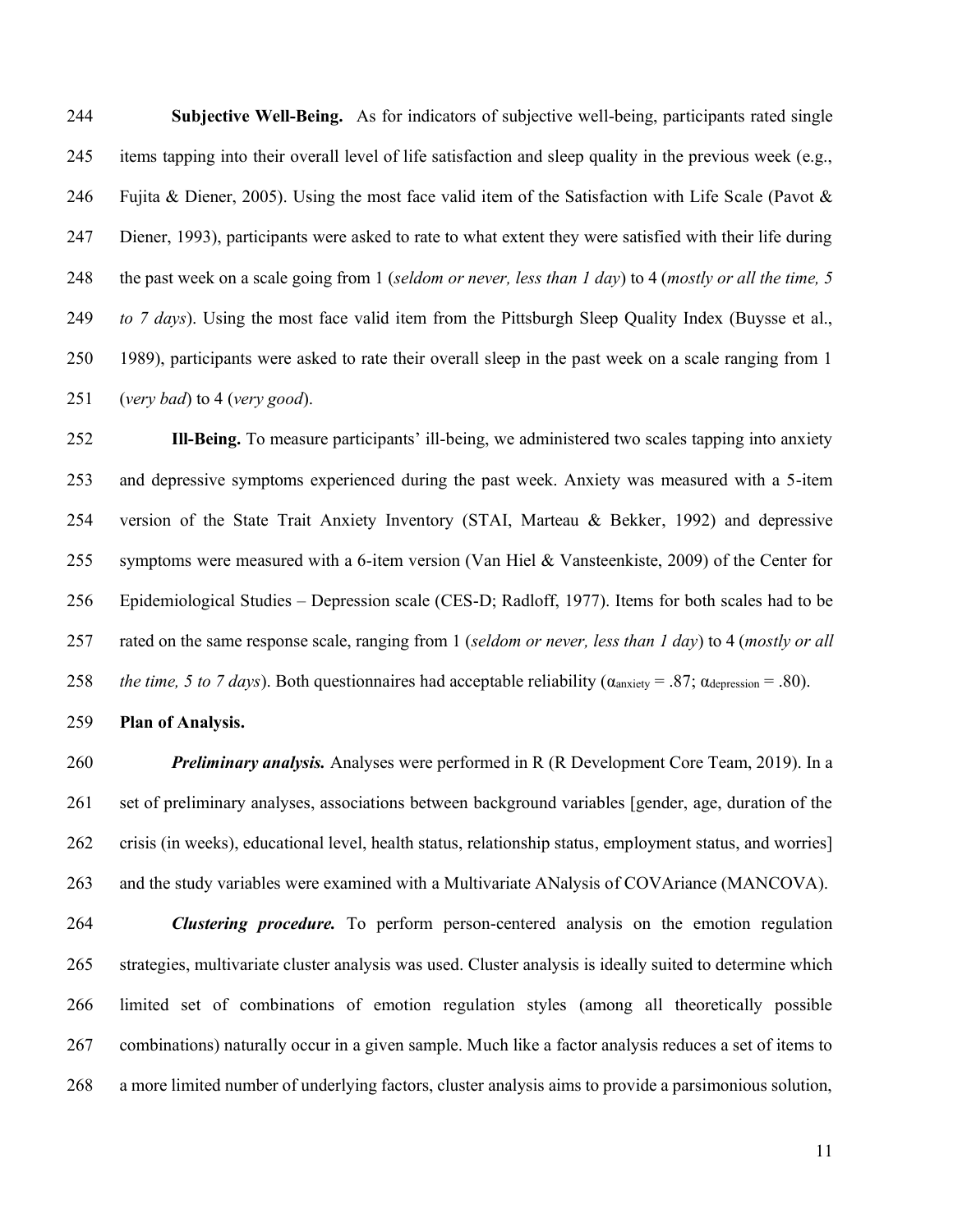thereby identifying the smallest possible number of profiles to represent the combinations of the study variables in the population. Specifically, we used Hierarchical K-Means clustering and we preferred this method to other commonly used person-oriented methods such as Latent Profile Analysis (LPA), for two reasons. First, we sought to identify clearly distinct and non-overlapping profiles of emotion regulation strategies. Because LPA assumes differences in the variances of the variables by profile, it allows for covariance between the profiles. By contrast, K-Means clustering does not include such geometric flexibility and as such results in profiles that do not overlap. Because Hierarchical K-Means clustering assumes 'statistical independence' between profiles, it also allows for a cleaner examination of between-group differences unaffected by statistical problems such as multicollinearity. As such, it allows for an easier interpretation. Second, LPA (which is based on the method of Gaussian Mixed Modelling) assumes multivariate normality within profiles, while Hierarchical K-Means clustering is model-free and a better fit with data that are not normally distributed within profiles.

 The cluster analysis was performed in a number of steps. First, we standardized all study variables to make them comparable and to detect univariate outliers (based on a Median Absolute Deviation larger than 3, Leys et al., 2019) and multivariate outliers (i.e., values higher than a Median- based Mahalanobis distance of 22). Because the cluster analysis procedure is based on means, which are not robust to outliers, we decided to remove all detected outliers from the dataset (e.g., Hautamaki et al., 2005). Next, we performed a well-validated 2-step clustering procedure (Gore, 2000). It starts with a hierarchical clustering procedure (i.e., the most similar cases are linked to each other) from which the output is used as input for a K-Means clustering procedure (i.e., minimizing the within- cluster variation and maximizing the between-cluster variation). This 2-step approach has been proposed as the most efficient and valid way of clustering (Arai & Barakbah, 2007). Instead of starting the K-Mean clustering algorithm with random starting points (i.e., minimizing the within-cluster 292 variation by comparing each case to its position towards another cluster; Hartigan & Wong, 1979), the centroids emerging from the Hierarchical clustering procedure were used as initial starting points to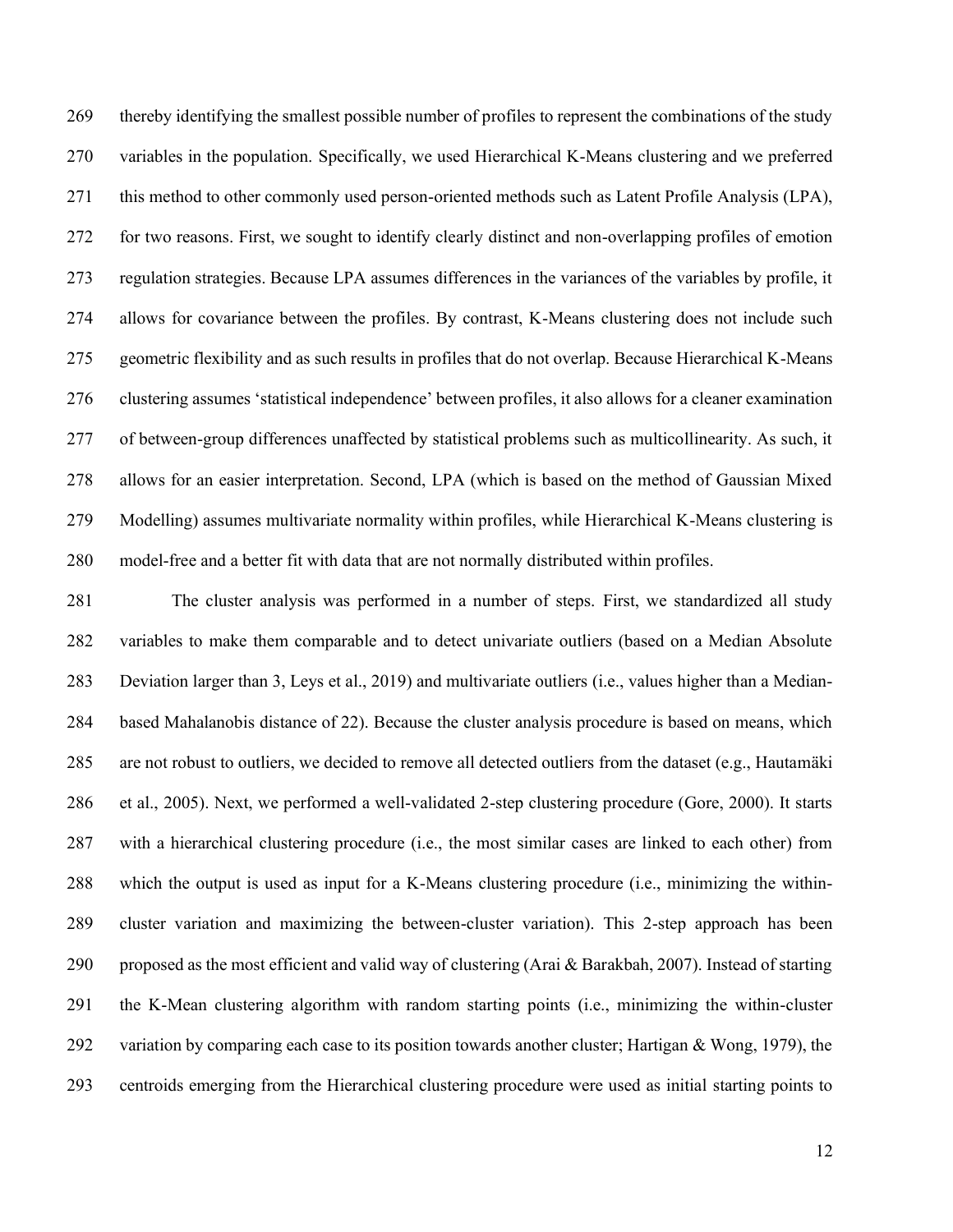avoid a number of statistical issues (i.e., sensitivity to the order of cases, number of iterations, etc.). At the start, an Euclidian distance matrix is calculated, as the most common measure of 'cluster compactness', followed by the calculation of the agglomerative coefficient (*ac*) for different linkage methods. The closer the *ac* is to 1, the more optimal the linkage method is for the dataset. In the second step, the K-Means clustering procedure is performed using the Hartigon and Wong algorithm (Hartigan & Wong, 1979).

 We evaluated the quality and the validity of the clustering procedure using three criteria. First, we checked the 'cluster tendency', which represents the suitability of the dataset to be clustered into meaningful clusters. To do so, we calculated the Hopkins statistic *H* (Lawson et al., 1990) which indicates better suitability when closer to 1. Second, the optimal number of numbers is checked by four different validation techniques: *the Elbow method* (i.e. the number of clusters with both a minimum of within-cluster variation and a maximum of between-cluster variation), *the Average Silhouette method* (i.e. the number of clusters with the highest average silhouette, indicating the best quality of clustering; Kaufman & Rousseeuw, 1990), *the Gap statistic method* (i.e. the number of clusters with the highest Gap-statistic; Tibshirani et al., 2001) and, at last, *a summary of 30 indices* reporting the most optimal number of clusters using the 'NbClust' function (Charrad et al., 2014), including the CH index (Calinski & Harabasz, 1974). Third, the stability of the cluster solution was checked with a 'double split cross-validation' procedure (e.g., Vansteenkiste et al., 2009). Herein, the total sample is divided into two equal random samples on which the hierarchical clustering procedure is performed. Instead of using the results from this procedure as initial values for the K-Means clustering procedure, the centroids are switched between datasets. The stability is checked with a Cohen's Kappa-index *k* testing the correspondence between the subsample-clustering results and the clustering results forming from the original clustering procedure. Acceptable cluster stability is assumed when *k* is .60 or higher (Asendorpf et al., 2001). The final results of the clustering procedure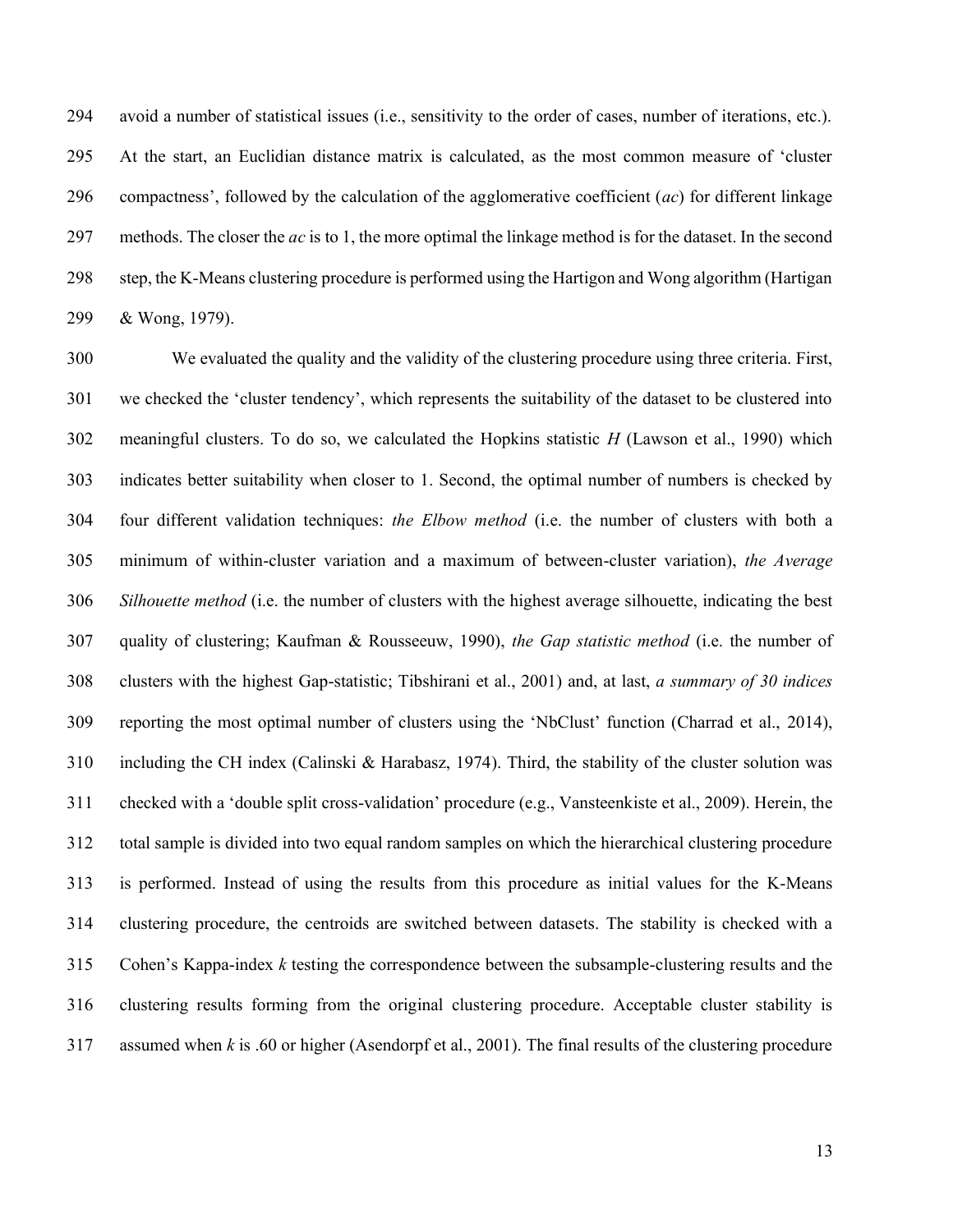will be presented in a barplot with the standardized cluster variables as a function of the cluster classification.

# *Between-cluster differences.* In the final step of the analyses, a MANCOVA is performed with the relevant covariates, cluster membership as a predictor, and with the dependent variables (subjective well-being and ill-being) as outcomes using Wilks' Lambda. In the univariate tests, post-hoc Tukey

 tests are performed for multiple comparison in case the predictor 'cluster' has more than 2 levels. Here, we applied the Bonferroni correction for *p*-values. The assumptions for linearity, normal residuals and homoscedasticity are checked.

#### **Results**

# **Preliminary Analyses**

 Pearson correlations and descriptive analyses can be found in Table 1. First, as a continuous demographic variable, age is related significantly to all study variables, with older participants reporting less dysregulation, integration, anxiety, depressive symptoms, and worries and reporting more suppression, higher life satisfaction, and better sleep quality. Corona-related worries are correlated positively with all three emotion regulation strategies, with the highest correlation for dysregulation and the lowest correlation with integration. Corona-related worries were also associated with more depressive symptoms and more anxiety and with poorer sleep quality and less life satisfaction.

 As regards the emotion regulation strategies, dysregulation is related positively to both integration and suppression, with the latter two strategies being related negatively. Further, dysregulation and suppression both relate positively to more depressive and anxious symptoms and negatively to sleep quality and life satisfaction. Integration was largely unrelated to the dependent variables, demonstrating only very small correlations with more anxious and depressive symptoms and more life satisfaction.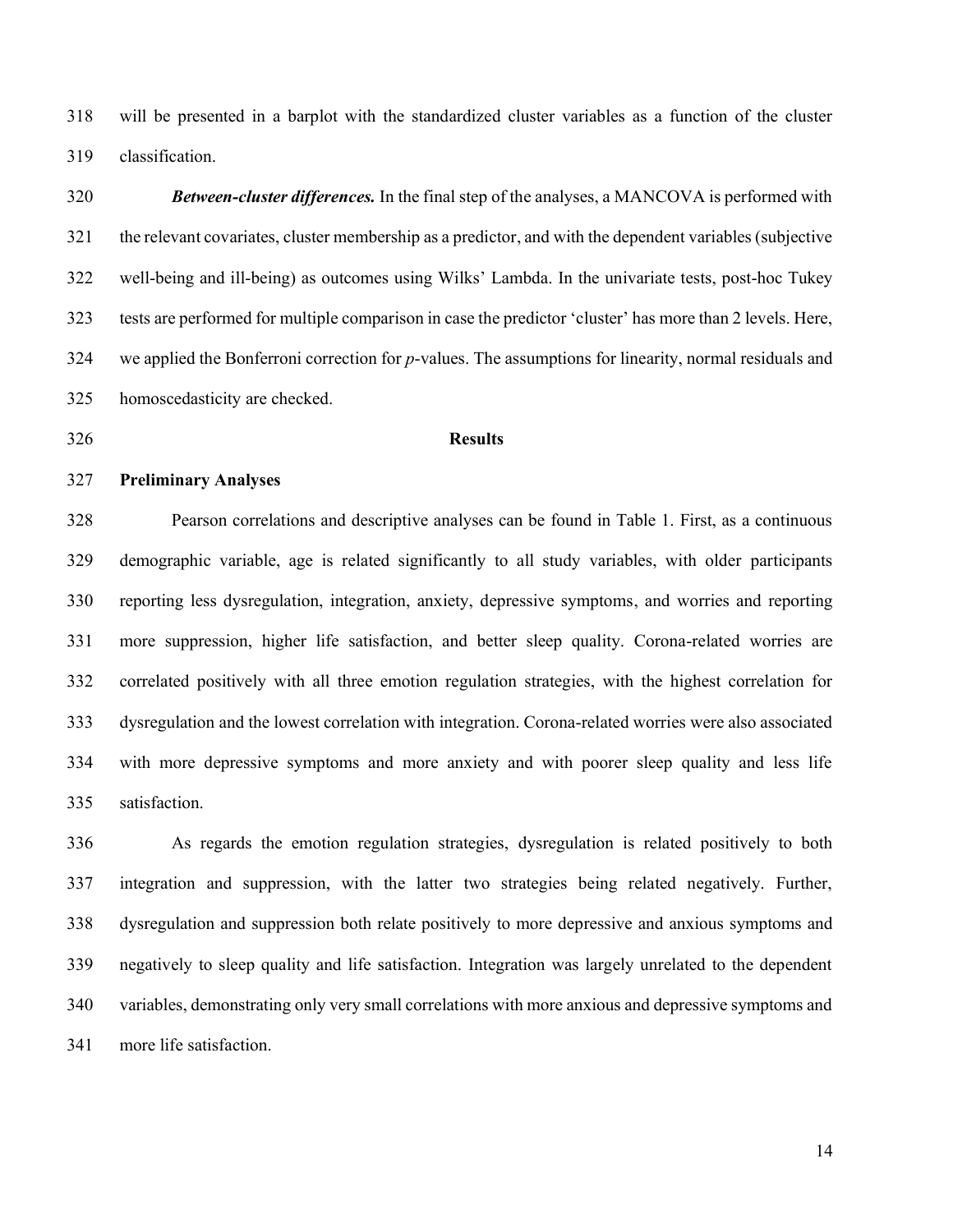Next, associations between categorical background variables (gender, educational level, health status, crisis duration, working status, and relationship status) and the study variables were inspected using a MANCOVA. Multivariate significant effects were found for all background variables. In terms of gender, women displayed more dysregulation and integration, more anxious symptoms, depressive 346 symptoms, worries, and lower sleep quality compared to men (Wilks'  $\lambda = .951$ ;  $F(8, 5926) = 37.89$ , *p*  < .001). Participants with a lower educational level showed higher scores for dysregulation, 348 suppression and lower scores for integration and well-being (Wilks'  $\lambda$  = .949; *F*(16, 11298) = 18.83, *p*  $< .001$ ). Next, participants without health problems reported less suppressive emotion regulation, 350 less worries and less depressive symptoms (Wilks'  $\lambda = .975$ ;  $F(16, 11850) = 9.26$ ,  $p < .001$ ). Participants who completed the questionnaire in the second week of the lockdown period reported lower integration, dysregulation, poorer sleep quality as well as more depressive symptoms compared 353 to participants who completed the questionnaire in the first week (Wilks'  $\lambda = .963$ ;  $F(8, 5926) = 28.09$ , *p* < .001). In terms of employment status, participants working from home reported less suppressive emotion regulation, more integrative emotion regulation, better sleep quality, and fewer worries 356 compared to those not working from home (Wilks'  $\lambda$  = .881;  $F(59, 31799)$  = 13.50,  $p < .001$ ). Similarly, participants working from home had lower scores on these variables compared to all categories of unemployed participants. Only the retired status was an exception to this pattern, with those being retired reporting lower dysregulation, less depressive and anxiety symptoms, more life satisfaction, and similar sleep quality and worries compared to those working from home.

 Finally, participants with a partner displayed lower integration, fewer symptoms of depression, 362 and more dysregulation and life satisfaction than participants without a partner (Wilks'  $\lambda = .873$ ; *F*(40, 363 25816) = 20.40,  $p < .001$ ). Given these findings, we controlled for all of these covariates in the main analyses.

# **A person-centered approach: Hierarchical K-Means Analyses**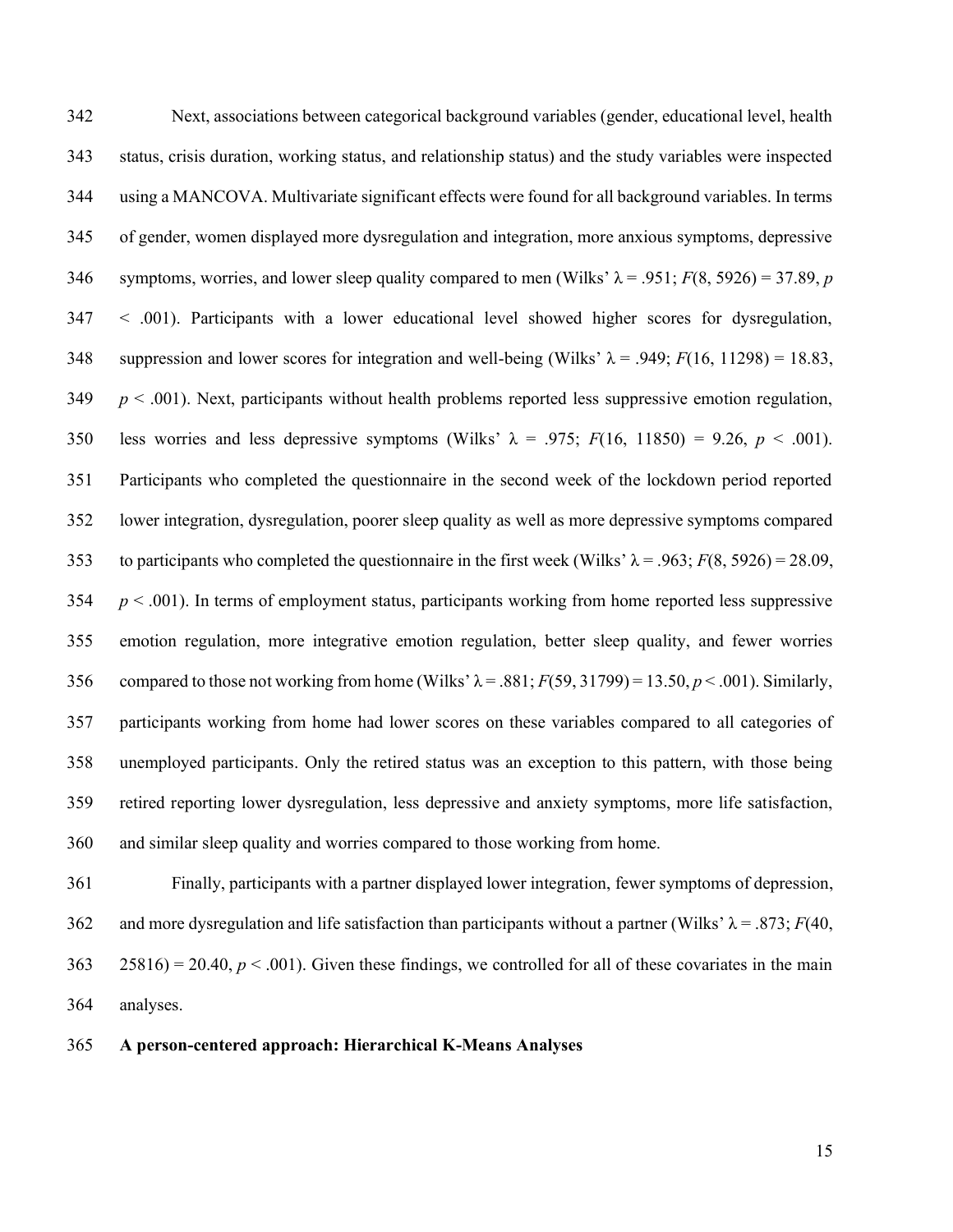After standardization of the emotion regulation variables and inspection of the Mahalanobis distance values, 6% of the participants were identified as outliers and excluded from the cluster analysis (leaving a total *N* of 6182). Studying the *ac*'s for all linkage methods in the Hierarchical clustering procedure showed that the Ward's method was most optimal (.994) compared to the complete (.969), average (.925), and single (.798) linkage method.

 To determine the number of clusters and the quality of the solution, the clustering procedure was explored for a range of 0 to 10 clusters. First, a *H*-statistic of .62 (>.50) was found, indicating a moderate clustering tendency. Figure 1 presents a graphical representation of all validation techniques to test the most optimal number of clusters in the current dataset. The elbow-method figure (Figure 1, upper left) showed a balance between within- and between-cluster variance on the three-cluster solution. Next, two clusters have the highest silhouettes, followed by three and four clusters (Figure 1, upper right). The Gap-statistic (Figure 1, bottom left) indicates two and three clusters as the most optimal solutions. Finally, the frequency plot (Figure 1, bottom right) shows a visualization of the majority rule, demonstrating that 9 out of 30 indices (including the CH-index) point to the three-cluster solution as the most optimal number of clusters. Considering all criteria, we chose the three-cluster solution as the most optimal representation of the current data.

 The double-split cross-validation procedure to determine cluster stability revealed a weighted 383 *k* of .60 ( $z = 47.46$ ,  $p < .001$ ) for subset A and a weighted *k* of .48 ( $z = 34.09$ ,  $p < .001$ ) for subset B. The average of both kappa's is .54, indicating moderate cluster stability (Asendorpf et al., 2001).

 The barplot in Figure 2 shows the outcome of the clustering procedure, presenting the standardized values of the study variables per cluster. To test the differences between clusters in terms of the study variables, a MANCOVA with Tukey post-hoc tests was performed with dysregulation, integration, and suppression as dependent variables, cluster membership as a predictor, and all 389 covariates included. A significant multivariate effect (Wilks'  $\lambda = .206$ ,  $F(6, 11788) = 2362.91$ ,  $p <$  $0.001$ ,  $\eta^2$  = .55) was found. In terms of univariate differences, Cluster 1 (27%) has the lowest scores for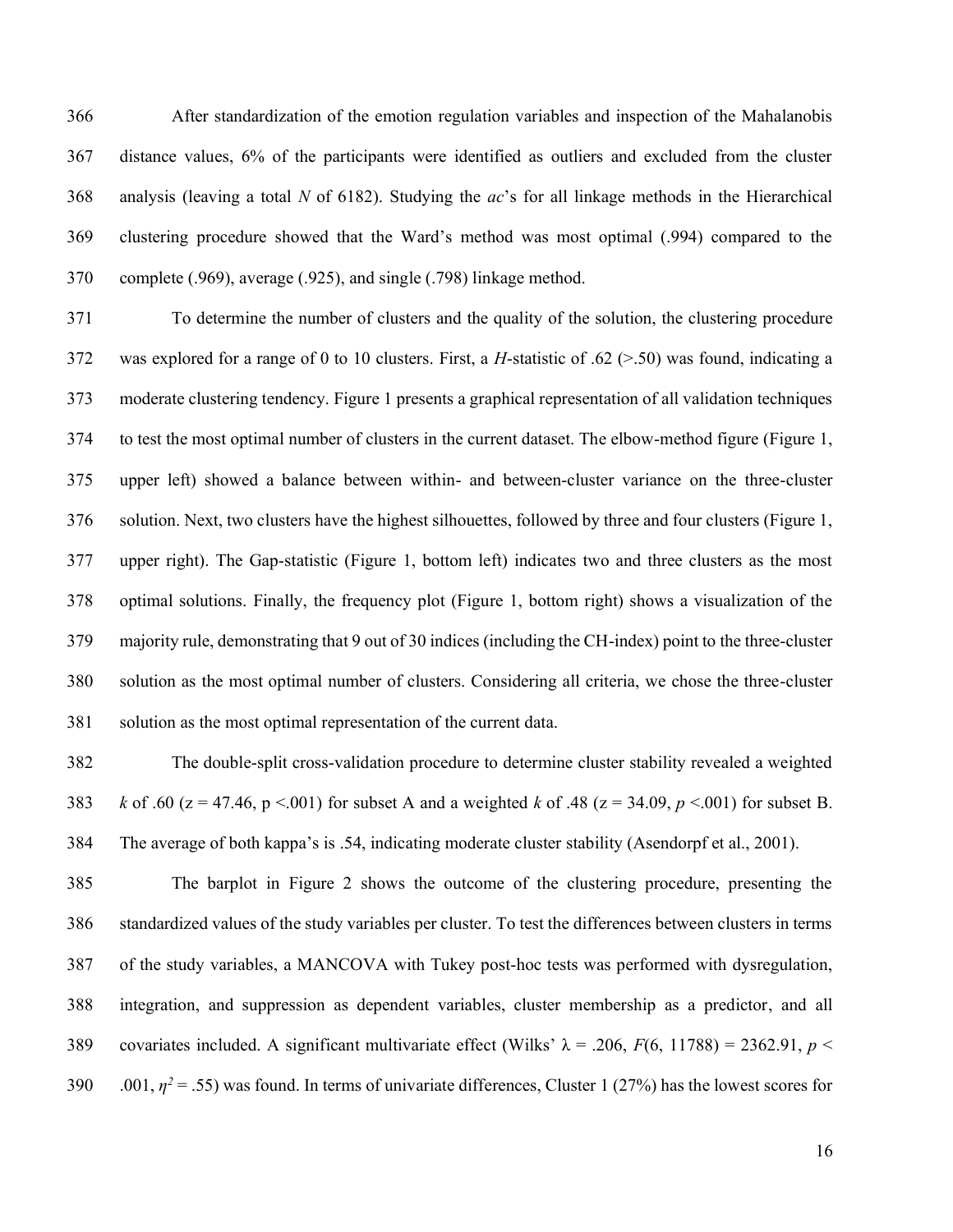391 integration (*F*(2, 6190) = 3166.77,  $p < .001$ ,  $\eta^2 = .51$ ) and dysregulation (*F*(2, 6190) = 2679.75,  $p <$ 392 .001,  $\eta^2$  = .46). This cluster is characterized by low overall emotion regulation. Cluster 2 (41%) has significantly higher scores on integration and the lowest scores on suppression (*F*(2, 6190) = 2533.35,  $p < .001$ ,  $\eta^2 = .45$ ). This cluster is characterized mainly by uniquely high values of integration. Cluster 3 (32%) shows the highest scores for dysregulation and suppression. Because this cluster combines two non-autonomous emotion regulation strategies, it reflects overall dysfunctional emotion regulation.

398 To examine associations between cluster membership and participants' age and levels of worry, 399 we conducted an ANOVA with cluster membership as a predictor. Participants in Cluster 1 (*M*= 2.74, 400 *SD*= .68) showed the lowest levels of worry, followed by Cluster 2 (*M*= 2.92, *SD*= .70) and Cluster 3 401 (*M*= 3.29, *SD*= .70; *F(*1, 5971) = 265.68, *p* <. 001), with differences between each of these clusters 402 being significant. No effects were found for age (*F*(1, 5971) = 3.38, *p* = .08). Next, a series of chi-403 squared tests demonstrated that male participants ( $χ²(2) = 133.15, p < .001$ ) and participants working 404 from home  $(χ<sup>2</sup>(14) = 123.24, p < .001)$  were overrepresented in Cluster 1, that participants with a 405 higher education diploma ( $\chi^2$ (4) = 133.6, *p* < 001) and retired participants were overrepresented in 406 Cluster 2, and that students and single participants ( $χ²(2) = 50.34, p < .001$ ) were overrepresented in 407 Cluster 3. Also, participants in Cluster 2 were more likely to have completed the questionnaire in week 1 of the crisis, compared to week 2 ( $χ²(2) = 24.17, p < .001$ ). No differences were found regarding 409 health status ( $\chi^2(4) = 13.76, p < .001, p = .08$ ).

#### 410 **Associations between Cluster Membership and Mental Health**

411 To study between-cluster differences in terms of the mental health outcomes, accounting for 412 the effect of corona-related worries, a MANCOVA was conducted including all covariates (including 413 worries) and cluster membership as a predictor of anxiety, depression, life satisfaction, and sleep 414 quality. There was a multivariate significant effect of cluster membership (Wilks'  $\lambda = .79$ ; *F*(6, 11292)  $115 = 173.98, p < .001, \eta^2 = .11$ ). The descriptive statistics with univariate tests and annotation of Tukey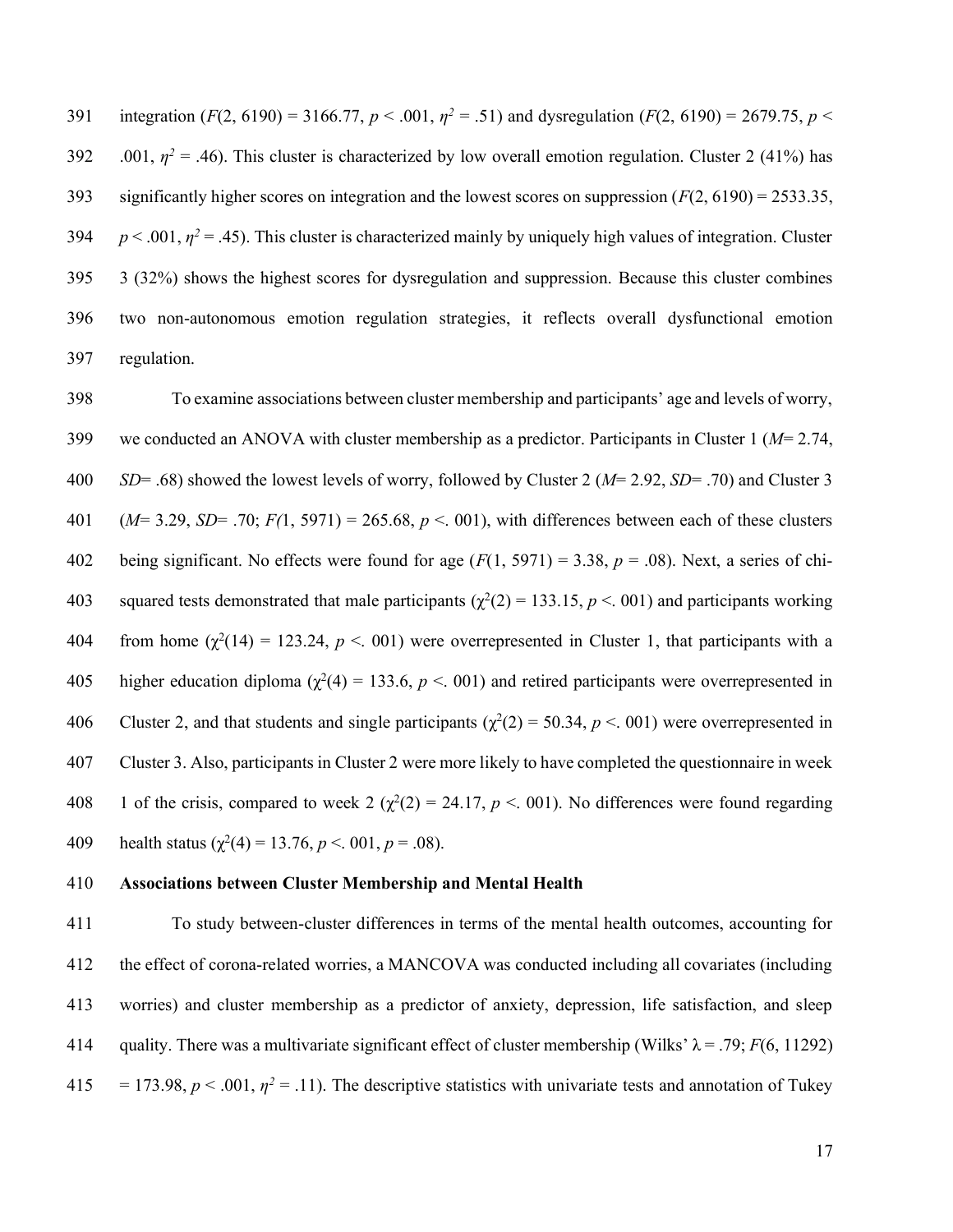post-hoc tests are presented in Table 2. No assumptions were violated for any of the univariate analyses, the residuals being normally distributed, a diagonal Q-Q plot, and horizontal fitted values versus residual values plot with a random data cloud.

 These results show that participants in Cluster 3 (i.e., high on dysregulation and suppression) show higher scores for ill-being (i.e., anxious and depressive symptoms) and lower scores for well- being (i.e., life satisfaction and sleep quality) compared to participants in the two other clusters. Participants in Cluster 1 (i.e., low overall emotion regulation) show the most adaptive pattern of outcomes with the highest scores for well-being and the lowest scores for ill-being. Participants in Cluster 2 (i.e., high on integration) scored in between those in Cluster 1 and 3 but leaned more closely to the adjustment profile of those in Cluster 1 than those in Cluster 3. However, we should be cautious about interpretations based on the *p*-values given the large sample size (i.e., increased type-I error). Therefore, the eta-squared (Table 2) provides a clearer understanding of the practical significance with small effects for sleep quality and life satisfaction and large effects for anxiety and depression (Cohen, 1988).

#### **Discussion**

 This study aimed to investigate the role of three emotion regulation strategies, as defined in Self-Determination Theory, in individuals' mental health during the first two weeks of the first COVID-19 lockdown in *[blinded for review]*. In doing this, we used a person-centered approach to identify within-person combinations of the emotion regulation strategies in relation to multiple measures of well- and ill-being.

**Identification of the Emotion Regulation Profiles**

 This study identified three profiles of emotion regulation. Participants in the first profile overally displayed low emotion regulation, thereby scoring low on both adaptive and more maladaptive emotion regulation strategies. The few previous studies adopting a person-centered approach to emotion regulation (in pre-corona times) similarly identified a profile of 'low regulators'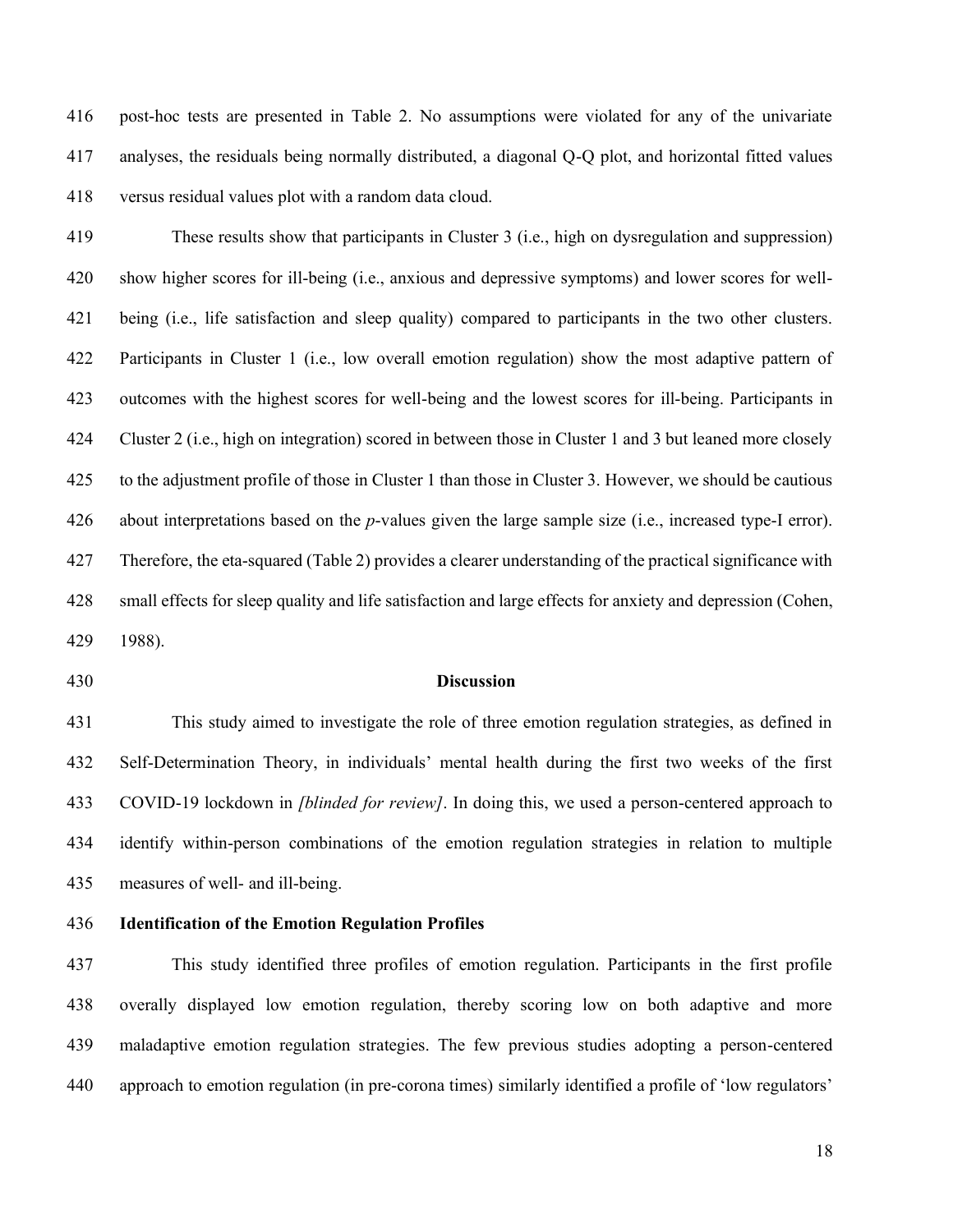(Dixon-Gordon et al., 2015). Individuals in this profile likely experience few stressors and, as such, do not face high levels of distress that require regulation. We indeed found that participants in the low emotion regulation profile displayed the lowest levels of corona-related worries. With the current data, it cannot be determined whether these participants were confronted with less actual stressful events (e.g., less financial and health problems) or whether they are less inclined to subjectively experience such events as stressful. Future research could examine (e.g., using hypothetical scenarios) whether people in this profile have more benign and less catastrophizing appraisals of potentially stressful events than people in the other profiles.

 A second profile was characterized by high levels of integrative emotion regulation and low levels of both dysregulation and suppression. From an SDT perspective, this profile can be viewed as adaptive because people in this profile display an open and sincere interest in their negative emotions, rather than minimizing and denying their emotions or feeling overwhelmed by their negative emotions (Roth et al., 2019). We did not find evidence for a profile characterized by both integrative emotion regulation and dysregulation. Although it seems plausible that some people who actively attend to negative emotions (i.e., integrative emotion regulation) risk evolving towards dysregulation, this combination of integrative emotion regulation and dysregulation was not observed in the current study. One element of integrative emotion regulation may be particularly helpful in avoiding the pitfalls of dysregulation, that is, individuals' use of negative emotions as input for behavior (Roth et al., 2019). People high on integrative emotion regulation not only attend to their emotions but also try to learn from these emotions and direct their behavior based on previous negative emotions. By doing so, they feel that negative emotions can be useful guideposts for behavioral adjustment. The latter experience probably protects against the sense of helplessness characteristic of dysregulation. Future research could adopt a person-centered analysis with different facets of integrative emotion regulation (thereby including more items for each facet than was the case in the current study). Possibly, such an analysis does yield a profile of people merely attending openly to their negative emotions (but failing to use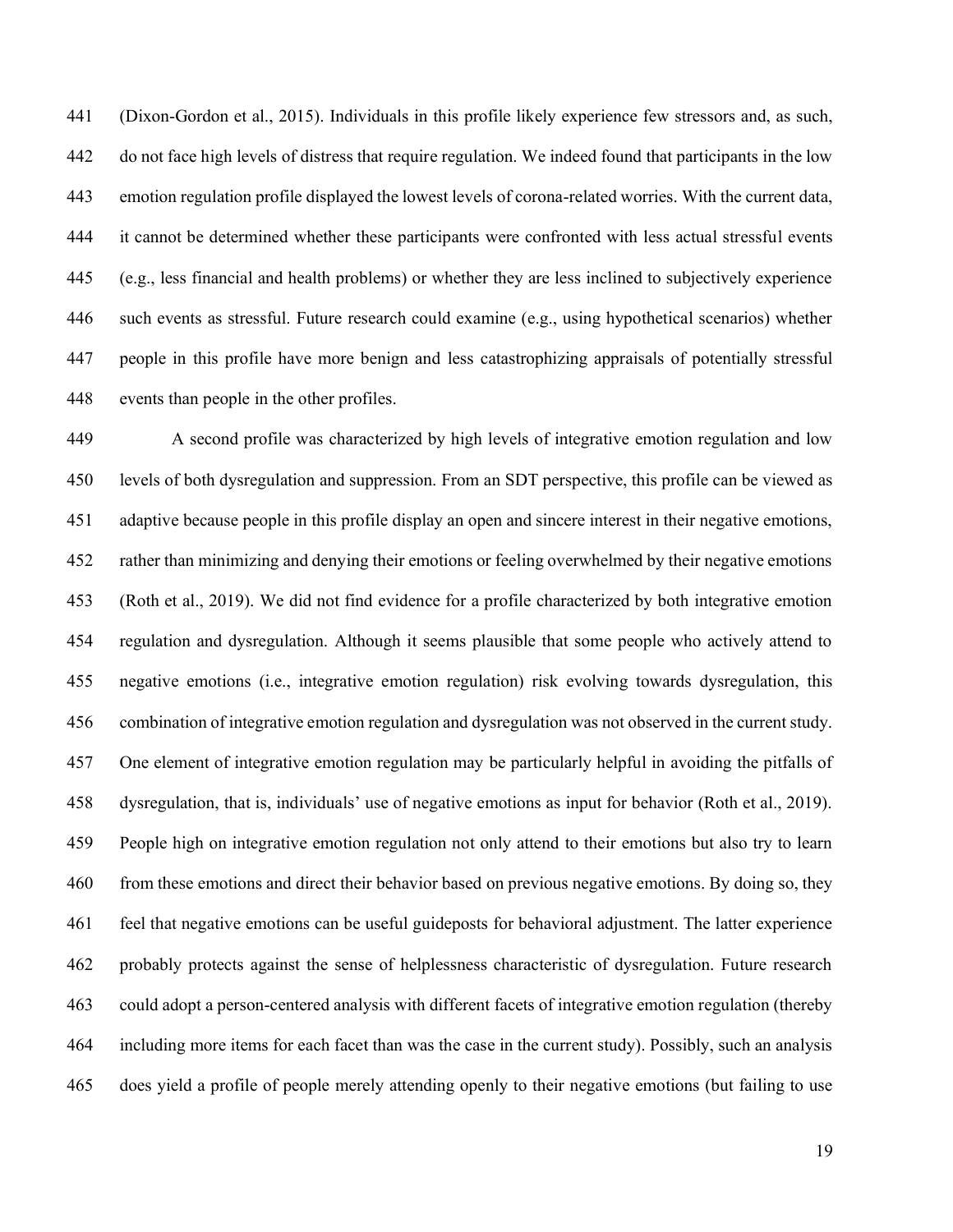these emotions in a constructive way as input for behavior) and at the same time feeling overwhelmed by these emotions, thus combining elements of integrative emotion regulation with dysregulation.

 Participants in a third profile scored high on both emotional suppression and dysregulation and low on emotional integration. Because this profile combines a pressured and minimizing approach to negative emotions with helplessness and concerns of being overwhelmed with negative emotions, it can be considered a more maladaptive profile (e.g., Ciuluvica et al., 2019). Most likely, individuals in this profile attempt to dismiss and deny their negative emotions as long as possible. Because this downregulation of emotions is mentally draining, people at some point no longer manage to keep their negative emotions under control. These emotions then backfire with heightened valence, thereby exceeding the individual's capacity to regulate them effectively.

 Although we had anticipated a profile characterized by emotional suppression only, strikingly we did not obtain evidence for this profile. Possibly, such a profile does exist in emotionally less troubling situations and during less taxing periods. Indeed, the fact that we found only evidence for a profile in which suppression co-occurs with dysregulation may be due to the unique historical period during which these data were collected. The COVID-19 lockdown period was challenging in many ways and stressful for many people. Under such challenging conditions, a unique reliance on emotional suppression may not be feasible across a long period of time and this strategy may inevitably spill over into dysregulation. Perhaps during less challenging and stressful periods, at least some people do manage to maintain high levels of emotion suppression without evolving towards dysregulation. Future research would do well to directly compare profiles of emotion regulation between challenging and more normative historical periods.

# **Associations of Profile Membership with Mental Health**

 Having identified these three emotion regulation profiles, a key aim of this study was to examine between-profile differences in terms of individuals' mental health during the COVID-19 lockdown. The most pronounced differences observed were between the maladaptive profile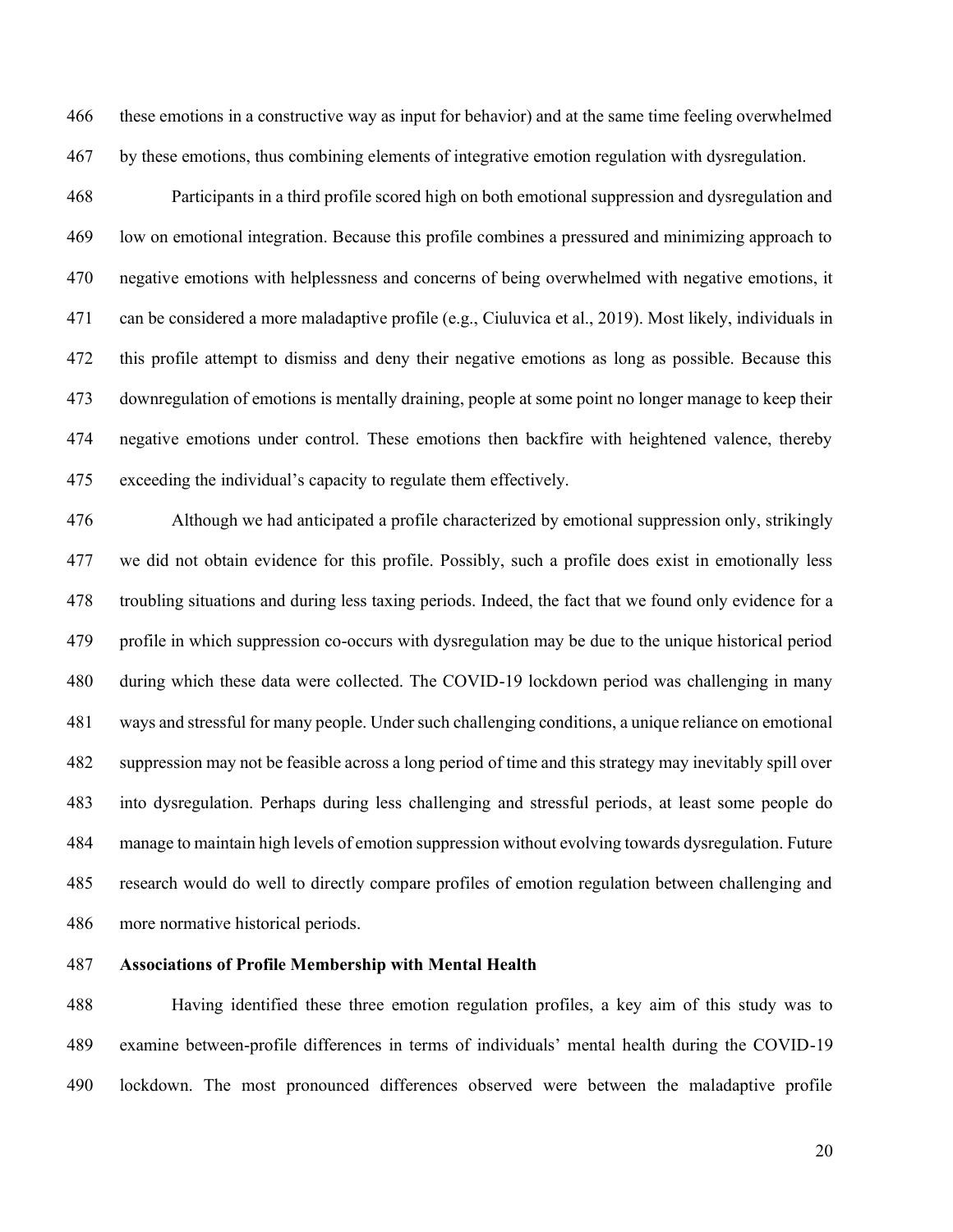(combining suppression and dysregulation) and the two other profiles. Participants in the maladaptive profile reported the highest levels of anxiety and depression, the lowest levels of life satisfaction, and the poorest sleep quality. These findings are consistent with previous studies showing that both suppression and dysregulation increase the risk for mental health problems (Compare, et al., 2014). The findings also confirm the SDT-based hypothesis that non-autonomous forms of emotion regulation, where people either feel compelled to dismiss their emotions or feel unable to regulate emotions effectively, render individuals more vulnerable to distress (Roth et al., 2019).

 Differences between the profile characterized by low emotion regulation and the profile characterized predominantly by integrative emotion regulation were less pronounced than differences with the maladaptive emotion regulation profile. Participants in the low regulation profile even reported somewhat better adjustment than those in the integrative emotion regulation profile, thereby displaying less anxiety and depression and more life satisfaction and sleep quality. It should be noted that the effect size of these differences was small and that several of these effects reached significance only because of the large sample size. Still, the high levels of mental health displayed by people in the low regulation profile are interesting. The few person-centered studies identifying a similar profile of 'low regulators' also typically found that individuals in this profile are generally well-adjusted and do not differ substantially from individuals in an adaptive emotion regulation profile (Dixon-Gordon et al., 2015; van den Heuvel et al., 2020). Probably the main reason for these individuals' high levels of mental health is that they encounter fewer stressors than individuals in other profiles and, as such, do not feel a need to engage in emotion regulation. An important aim for future research is to examine how these individuals would respond when they suddenly do encounter negative life events (e.g., health problems due to COVID-19 or a worsening financial situation). Would most of these people still refrain from using emotion regulation strategies (perhaps relying only on problem-solving as a coping strategy) or would some of them transition to a profile characterized by higher levels of emotion regulation? In the latter case, what factors would determine whether they switch to a maladaptive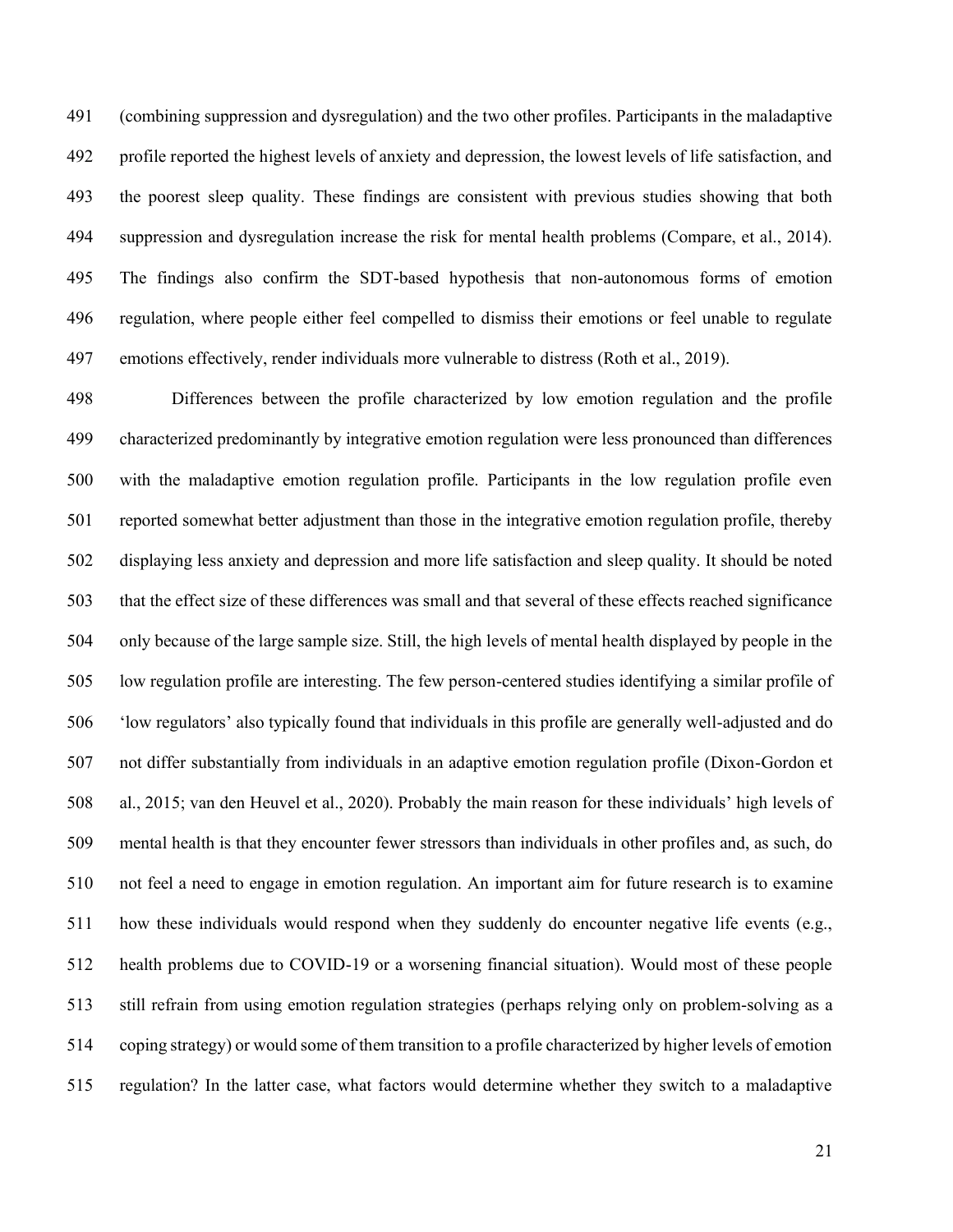emotion regulation profile or to a profile with more integrative emotion regulation? Longitudinal research would be ideally suited to examine the role of life events in transitions across time between emotion regulation profiles.

 The finding that individuals in the integrative emotion regulation profile displayed higher levels of mental health compared to individuals in the maladaptive emotion regulation profile is consistent with SDT-based predictions and previous findings (e.g., Berking & Wupperman, 2012). This finding indicates that, when people have a need to engage in emotion regulation, it is better for them to rely on integrative regulation than on the more maladaptive strategies. Possibly, the benefits associated with integrative emotion regulation manifest even stronger across time. Experimental studies have shown that integrative emotion regulation does not reduce anxiety immediately after having been exposed to a fear-eliciting stimulus but does protect against anxiety upon repeated exposure to this stimulus (Roth et al., 2014). Because we assessed integrative emotion regulation concurrently with the mental health outcomes, it is possible that the benefits of this emotion regulation style were somewhat underestimated and become even more visible across time. Thus, longitudinal research is needed to examine whether integrative emotion regulation predicts changes across time in mental health. Such research would do well to include also measures of negative life events. Perhaps integrative emotion regulation matters most when people are confronted with stress and adversity. Specifically, during challenging episodes, individuals in the integrative emotion regulation profile may fare better than individuals in the low regulation profile.

#### **Practical Implications**

 Our findings have a number of potential implications for practice. First, because individuals combining suppression and dysregulation were found to display the highest levels of risk for mental health problems, they may benefit the most from interventions targeting emotion regulation. This is important because the effectiveness of universal prevention programs focusing on emotion regulation has been found to be relatively limited in terms of effect size (Durlak et al., 2011). One potential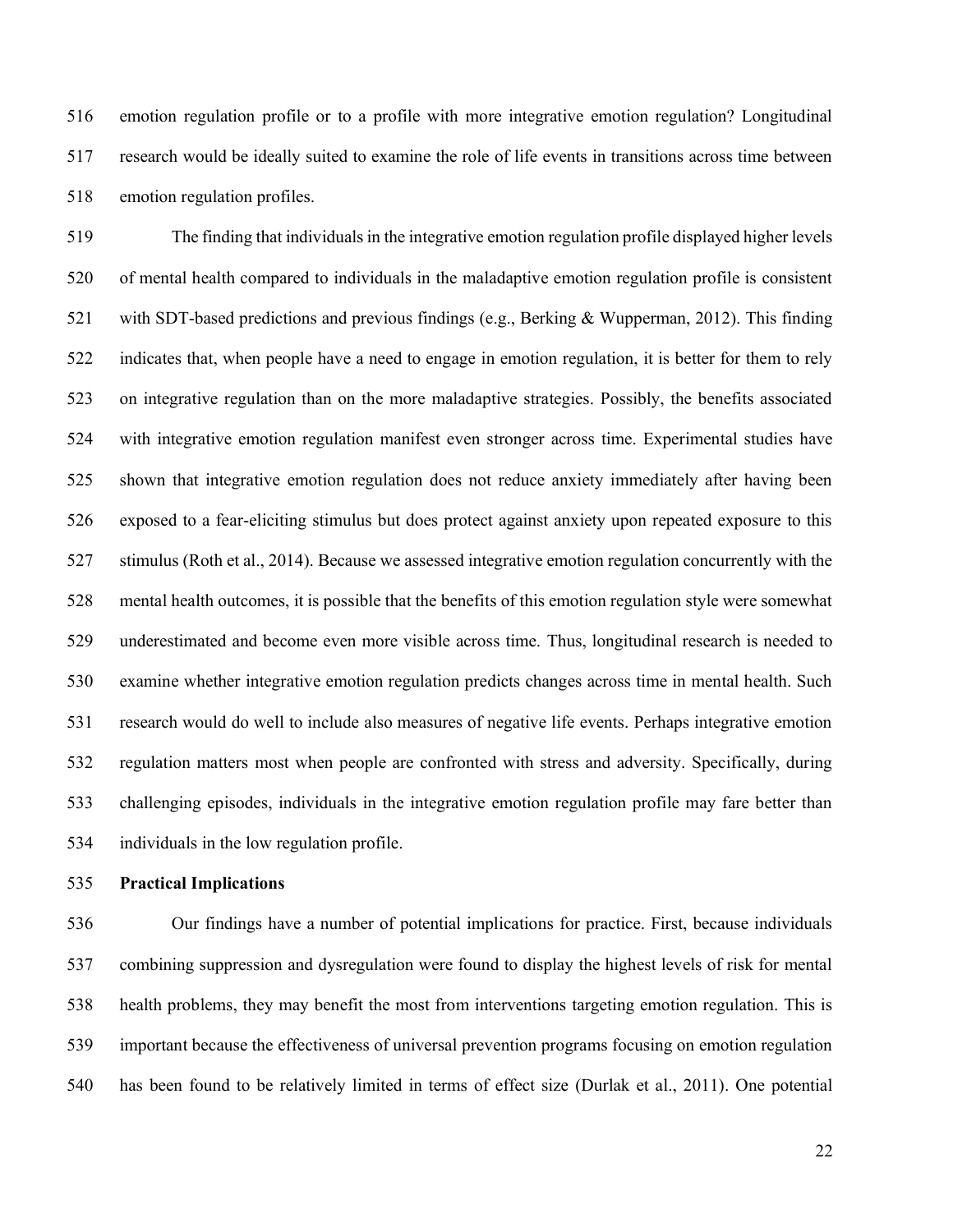explanation for the limited effectiveness of universal prevention programs is that many participants following these programs, much like the individuals in the low emotion regulation profile identified in this study, do not encounter high levels of stress and negative affectivity. As such, these people may not experience a strong need to improve their emotion regulation skills. Other participants in these programs, such as those in the profile characterized by high emotional integration, may already routinely engage in effective emotion regulation and may also benefit only to a limited extent from the program. By using a selective prevention approach and by including mainly individuals with a vulnerable profile, such as those combining suppression and dysregulation, the cost-effectiveness of prevention programs could be enhanced.

 Second, our findings point to the importance of targeting integrative emotion regulation in intervention programs or individual counseling. People struggling to deal effectively with stress and negative affect could be taught to approach negative emotions with open awareness and to consider such emotions as informational input for volitional action. Such interventions are particularly likely to strengthen individuals' resilience during challenging times as the COVID-19 crisis. Although, to the best of our knowledge, no intervention programs have been developed focusing specifically on emotional integration, findings from experimental studies are promising and show that people can be instructed to engage in emotional integration, with positive consequences for their affective functioning (Roth et al., 2014, 2018). As such, it seems worthwhile to complement existing emotion regulation programs, many of which focus on cognitive reappraisal and problem-solving, with information and exercises about emotional integration. Before engaging in a mental reappraisal of an emotional episode or actively trying to solve the problem causing the negative emotions, it may be important to learn people to first welcome and acknowledge their feelings, to understand the source of their own emotions, and then to decide volitionally how to act upon them (Roth et al., 2019).

**Limitations**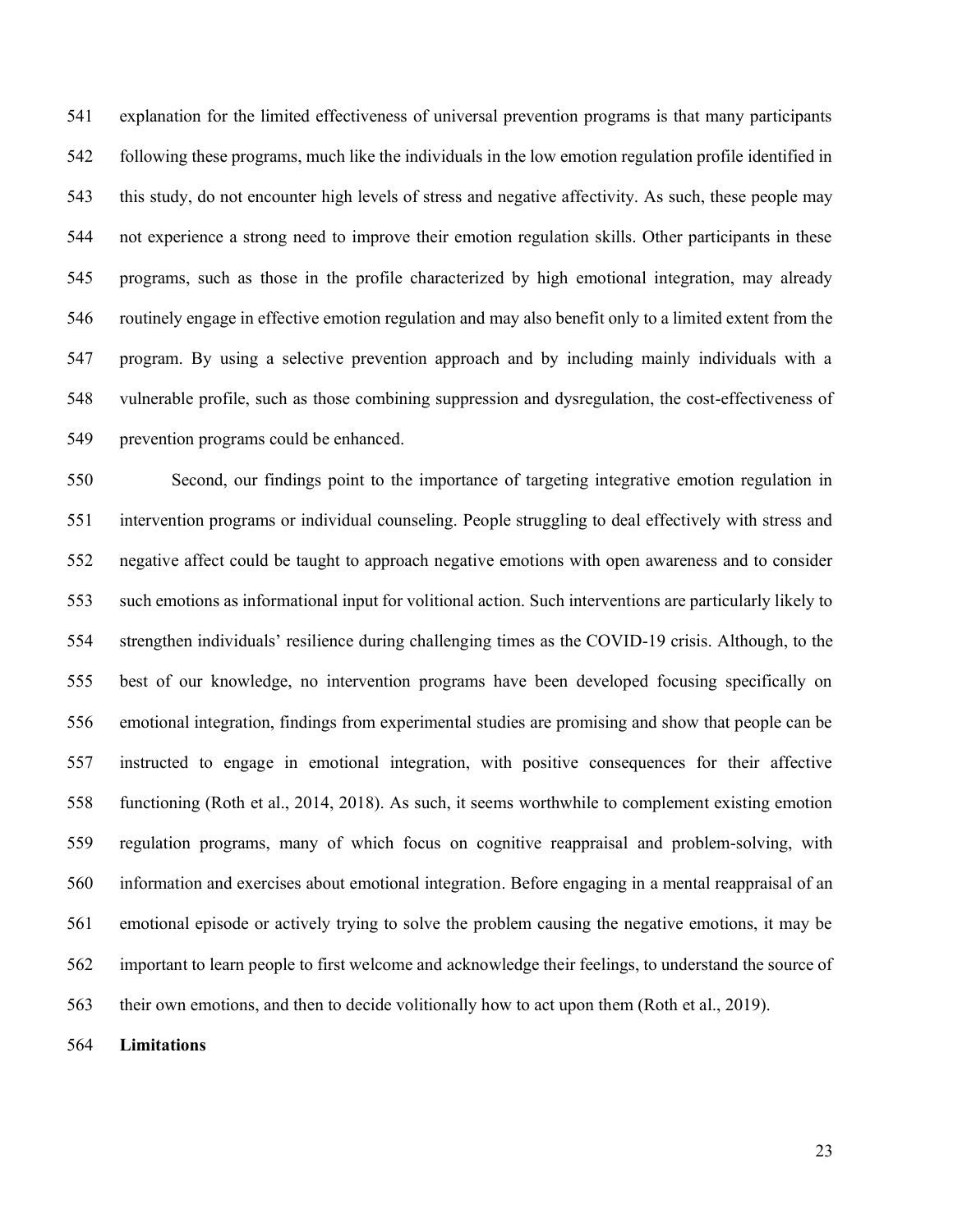Although this study had a number of notable strengths (including the large sample, the inclusion of several emotion regulation strategies, and the person-centered approach), several limitations need to be addressed in future research. First, to collect the sample, we relied on a convenience sampling approach. Because participants were recruited through social media and because the assessment was online, the sample is not entirely representative for the population. A particular risk of this sampling approach is that people facing strong adversity during the COVID-19 crisis (e.g., people in very low SES conditions or confronted personally with severe health issues) were underrepresented in this study. This is unfortunate because contextual adversity threatens individuals' emotion regulation capacities. As such, future research would do well to actively recruit and oversample people living in at-risk conditions.

 Second, due to the cross-sectional design of this study, we could not examine the effects of emotion regulation profiles on over-time changes in mental health. In addition, this design precludes conclusions about the direction of effects. Although we assumed, based on theorizing and previous longitudinal and experimental research (e.g., Brenning et al., 2015; Roth et al., 2014, 2018), that emotion regulation affects mental health, it seems equally likely that mental health problems contribute to more dysfunctional emotion regulation. People suffering from severe psychological distress may not have the mental energy available to engage in integrative emotion regulation and may instead look for shortcuts to minimize negative emotions as fast as possible (i.e., suppression). Longitudinal research measuring both emotion regulation and mental health repeatedly on several occasions is needed to examine the possibility of such transactional associations. Another relevant direction for future research in this regard is to experimentally induce the use of emotion regulation strategies. Research has shown that it is possible to induce integrative emotion regulation through experimental instructions. Using such instructions, people could be encouraged to engage in integrative emotion regulation on a daily basis during a period of time in the COVID-19 crisis. Their mental health could then be compared with a group of individuals receiving no such instructions. Experimental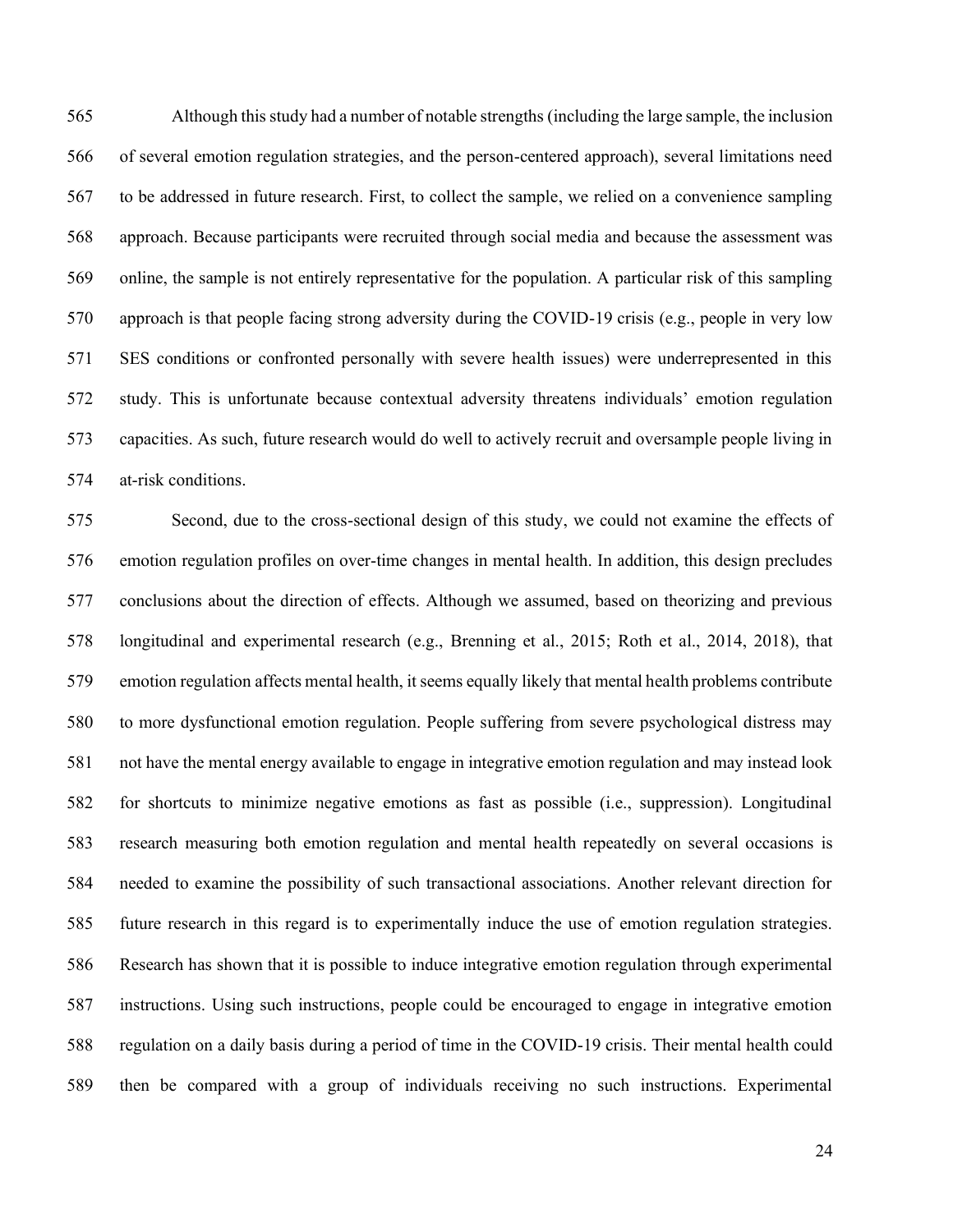manipulations of emotion regulation allow for more causal conclusions and at the same time may inform interventions aimed at strengthening adaptive emotion regulation.

 Third, because this study relied only on self-report measures some of the associations obtained may be inflated due to shared method bias. Future research would do well to adopt a multi-informant approach, with family members of the target individual for instance reporting on the individual's mental health. Another possibility is to include psychophysiological indicators of stress reactivity. For instance, experience sampling methodology would allow for the collection of self-report ratings and physiological indicators of stress several times during the day. Emotion regulation could then be examined as a moderator of the within-person association between (objectively assessed and subjectively experienced) stress and mental health problems. Moreover, the survey used in this study had to be short in order to motivate people to participate during a challenging time period. Therefore, the constructs were measured using a limited number of items and sometimes even with single items. Particularly with regard to the assessment of emotion regulation strategies, a disadvantage of this approach was that not all facets of these rich concepts could be measured. Accordingly, future research would do well to use more elaborate and multi-dimension measures (perhaps in a smaller sample with participants receiving an incentive for their more intensive efforts).

## **Conclusion**

 Using a person-centered approach and based on SDT as a theoretical framework, we found evidence for three profiles of emotion regulation during the COVID-19 crisis. One group of people overally displayed low emotion regulation, probably because they encountered few stressors and corresponding negative emotions. These people displayed the highest levels of mental health. Among the people who did engage in emotion regulation during the COVID-19 crisis, two qualitatively distinct profiles emerged. One profile involved high levels of emotional integration only and the other profile was characteristic of people who combined (and perhaps switched back forth between) suppression and dysregulation. People in the integrative emotion profile reported less distress, more life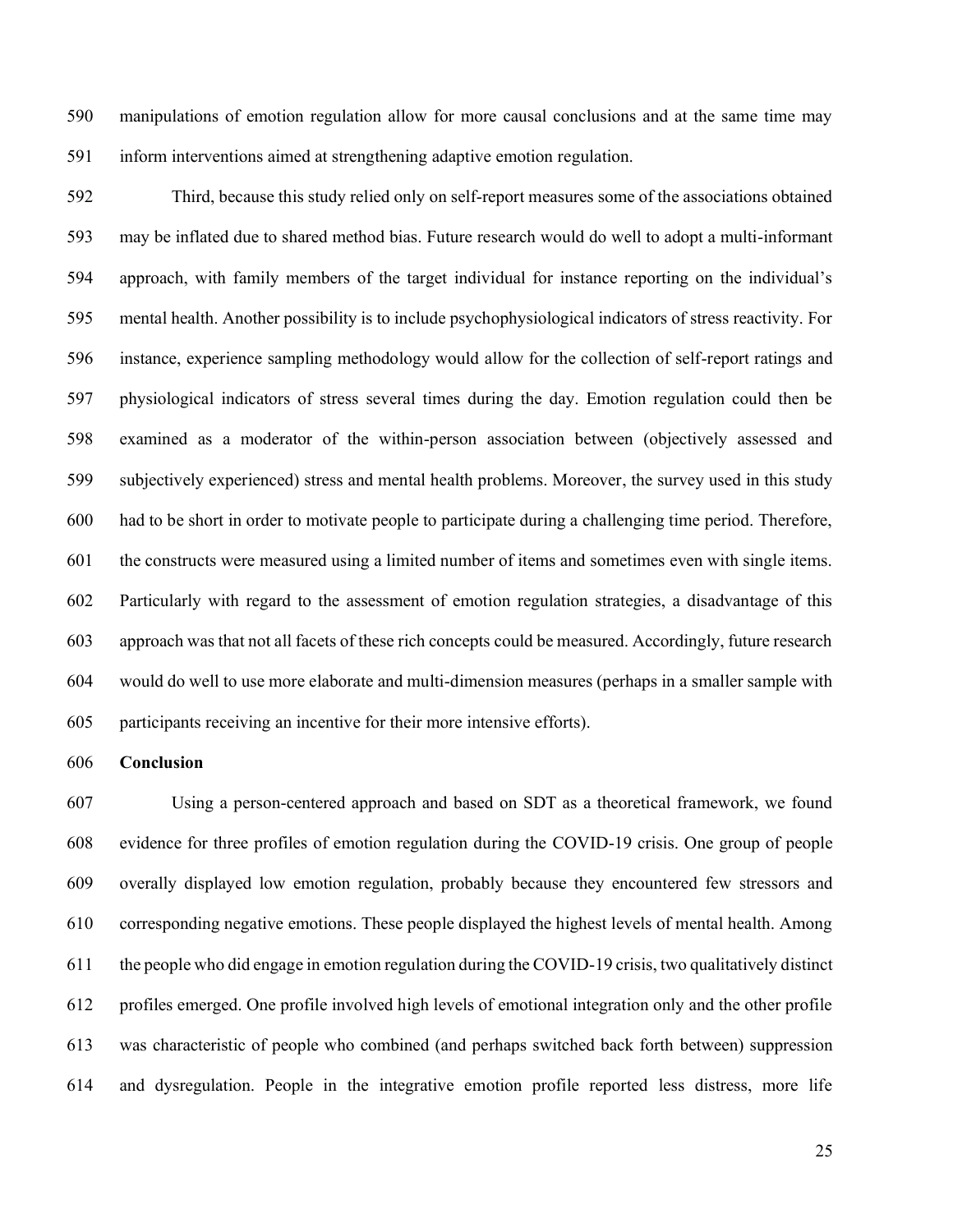| 615 | satisfaction, and better sleep quality than people engaging in the more maladaptive emotion regulation    |
|-----|-----------------------------------------------------------------------------------------------------------|
| 616 | strategies. To the extent that future longitudinal and experimental research confirms the beneficial role |
| 617 | of integrative emotion regulation in individuals' adaptation to the COVID-19 crisis (and to stress more   |
| 618 | generally), this emotion regulation strategy could be an important target for intervention.               |
| 619 | <b>Data Availability statement</b>                                                                        |
| 620 | The datasets generated during and/or analyzed during the current study are available from the             |
| 621 | corresponding author on reasonable request.                                                               |
| 622 | <b>References</b>                                                                                         |
| 623 | Aldao, A., Nolen-Hoeksema, S., & Schweizer, S. (2010). Emotion-regulation strategies across               |
| 624 | psychopathology: A meta-analytic review. Clinical Psychology Review, $30(2)$ , $217-237$ .                |
| 625 | https://doi.org/10.1016/j.cpr.2009.11.004                                                                 |
| 626 | Altena, E., Baglioni, C., Espie, C. A., Ellis, J., Gavriloff, D., Holzinger, B., Schlarb, A., Frase, L.,  |
| 627 | Jernelöv, S., & Riemann, D. (2020). Dealing with sleep problems during home confinement                   |
| 628 | due to the COVID-19 outbreak: Practical recommendations from a task force of the European                 |
| 629 | CBT-I Academy. Journal of sleep research, 29(4), e13052. https://doi.org/10.1111/jsr.13052                |
| 630 | Arai, K., & Barakbah, A. R. (2007). Hierarchical K-means: an algorithm for centroids initialization       |
| 631 | for K-means. Reports of the Faculty of Science and Engineering, $36(1)$ , $25-31$ .                       |
| 632 | Asendorpf, J. B., Borkenau, P., Ostendorf, F., & van Aken, M. A. G. (2001). Carving personality           |
| 633 | description at its joints: Confirmation of three replicable personality prototypes for both               |
| 634 | children and adults. European Journal of Personality, 15, 169–198.                                        |
| 635 | Benita, M. (2020). Freedom to feel: A self-determination theory account of emotion regulation. Social     |
| 636 | and Personality Psychology Compass, 14.                                                                   |
| 637 | Benita, M., Levkovitz, T., & Roth, G. (2017). Integrative emotion regulation predicts adolescents'        |
| 638 | prosocial behavior through the mediation of empathy. Learning and Instruction, 50, 14–20.                 |
| 639 | https://doi.org/10.1016/j.learninstruc.2016.11.004                                                        |
|     |                                                                                                           |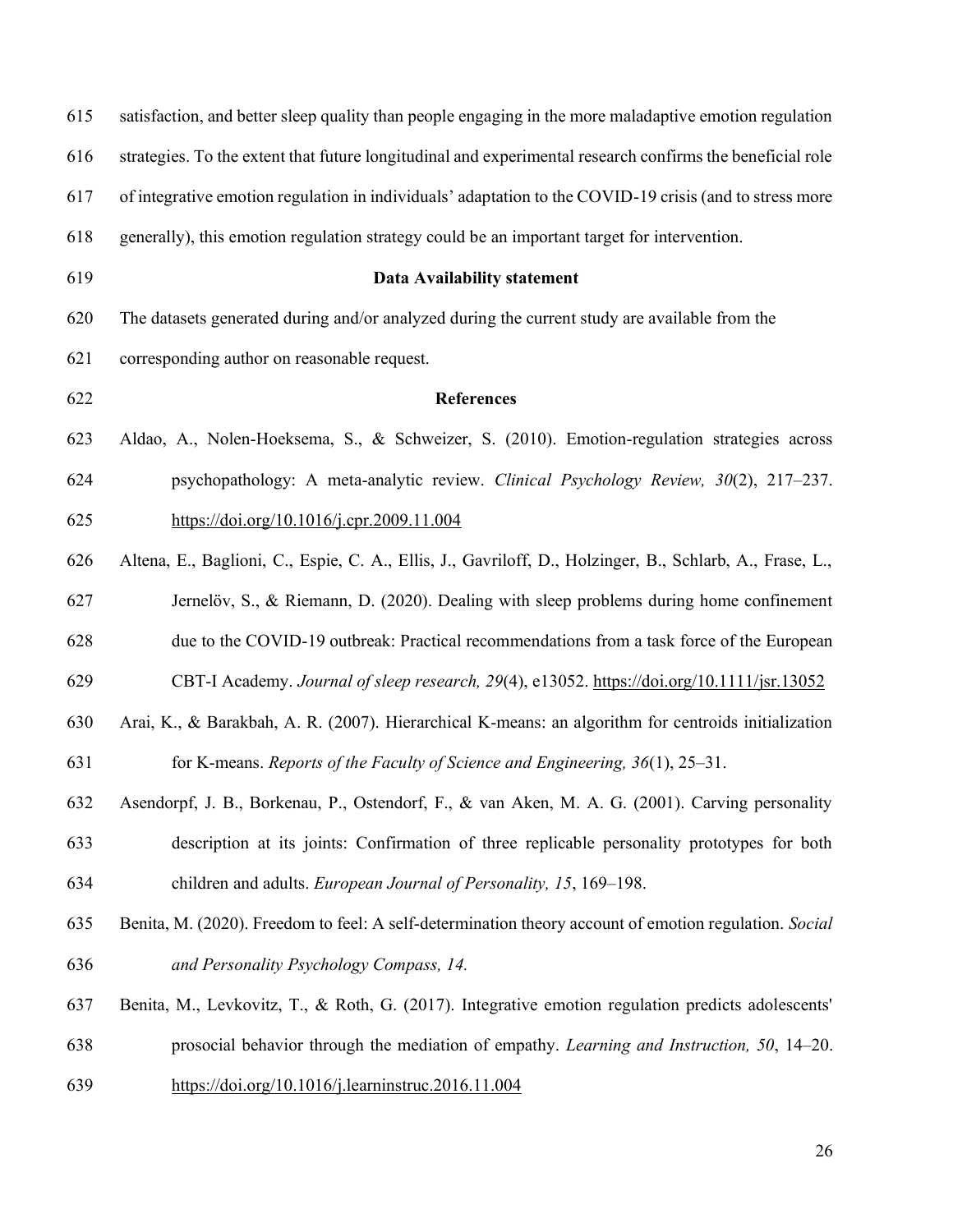- Bergman, L. R., & Wangby, M. (2014). The person-oriented approach: A short theoretical and practical guide. *Eesti Haridusteaduste Ajakiri.*
- Berking, M., & Wupperman, P. (2012). Emotion regulation and mental health: recent findings, current challenges, and future directions. *Current opinion in psychiatry, 25*(2), 128–134. https://doi.org/10.1097/YCO.0b013e3283503669
- Blanke, E. S., Brose, A., Kalokerinos, E. K., Erbas, Y., Riediger, M., & Kuppens, P. (2020). Mix it to fix it: Emotion regulation variability in daily life. *Emotion, 20*, 473–485.
- Brenning, K., Soenens, B., Van Petegem, S., & Vansteenkiste, M. (2015). Perceived maternal autonomy-support and early adolescent emotion regulation: A longitudinal study. *Social Development, 24*(3), 561–578.
- Brown, K. W., & Ryan, R. M. (2003). The benefits of being present: Mindfulness and its role in psychological well-being. *Journal of Personality and Social Psychology, 84* , 822–848.
- Buysse, D. J., Reynolds, C. F., 3rd, Monk, T. H., Berman, S. R., & Kupfer, D. J. (1989). The Pittsburgh Sleep Quality Index: A new instrument for psychiatric practice and research. *Psychiatry*
- *Research, 28*(2), 193–213. https://doi.org/10.1016/0165-1781(89)90047-4
- Calinski, T., and Harabasz, J. (1974) A Dendrite Method for Cluster Analysis Communications in Statistics. *Theory and Methods, 3*, 1-27.
- Carroll, N., Sadowski, A., Laila, A., Hruska, V., Nixon, M., Ma, D., Haines, J., & On Behalf Of The Guelph Family Health Study (2020). The impact of COVID-19 on health behavior, stress, financial and food security among middle to high income canadian families with young
- children. *Nutrients, 12*(8), 2352. https://doi.org/10.3390/nu12082352
- Cellini, N., Canale, N., Mioni, G., & Costa, S. (2020). Changes in sleep pattern, sense of time and digital media use during COVID‐19 lockdown in Italy. *Journal of Sleep Research, 29*, e13074.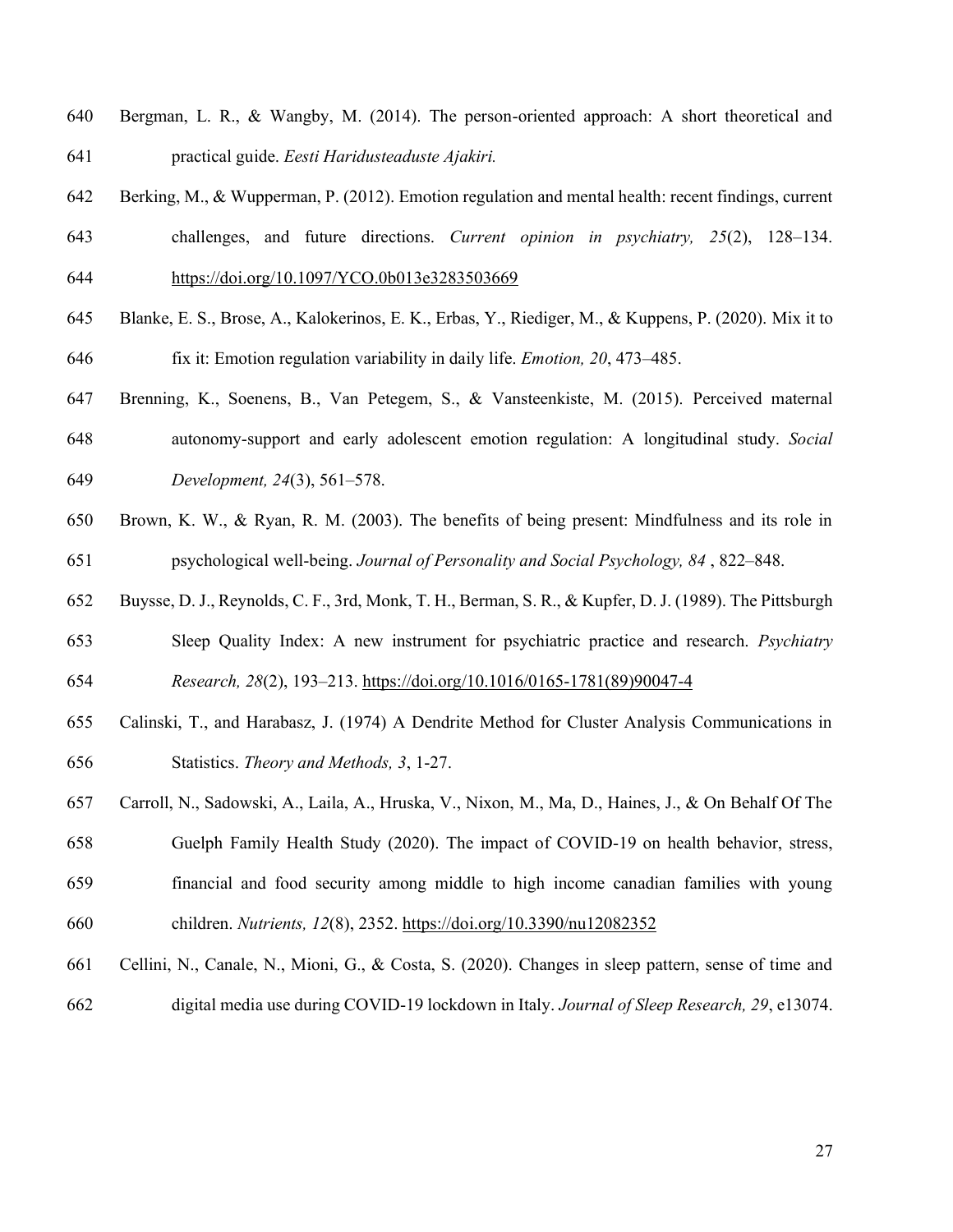- Charrad, M., Ghazzali, N., Boiteau, V., & Niknafs, A. (2014). NbClust Package for Determining the Best Number of Clusters. *R package version 2.0.3*, URL http: //CRAN.R-project.org/ package=NbClust.
- Chen, B., Vansteenkiste, M., Beyers, W., Boone, L., Deci, E. L., Duriez, B., Lens, W., Matos, L.,
- Mouratidis, A., Ryan, R. M., Sheldon, K. M., Soenens, B., Van Petegem, S., & Van der Kaap-
- Deeder, J., & Verstuyf, J. (2015). Basic psychological need satisfaction, need frustration, and
- need strength across four cultures. *Motivation and Emotion, 39*, 216–236. https://doi.org/10.1007/s1103 1-014-9450-1
- Choi, E. P. H., Hui, B. P. H., & Wan, E. Y. F. (2020). Depression and Anxiety in Hong Kong during COVID-19. *International Journal of Environmental Research and Public Health, 17*(10),
- 
- 3740. doi:10.3390/ijerph17103740
- Ciuluvica, C., Fulcheri, M., & Amerio, P. (2019). Expressive Suppression and Negative Affect, Pathways of Emotional Dysregulation in Psoriasis Patients. *Frontiers in psychology, 10*, 1907. https://doi.org/10.3389/fpsyg.2019.01907
- Cohen, J. (1988). Statistical Power Analysis for the Behavioral Sciences (2nd edition). Hillsdale, New Jersey: L.
- Compare, A., Zarbo, C., Shonin, E., Van Gordon, W., & Marconi, C. (2014). "Emotional Regulation and Depression: A Potential Mediator between Heart and Mind", *Cardiovascular Psychiatry*
- *and Neurology, vol. 2014*, Article ID 324374, 10. https://doi.org/10.1155/2014/324374
- Compas, B. E., Jaser, S. S., Bettis, A. H., Watson, K. H., Gruhn, M. A., Dunbar, J. P., Williams, E., &
- Thigpen, J. C. (2017). Coping, emotion regulation, and psychopathology in childhood and
- adolescence: A meta-analysis and narrative review. *Psychological bulletin, 143*(9), 939–991.
- https://doi.org/10.1037/bul0000110
- Dan-Glauser, E. S., & Gross, J. J. (2015). The temporal dynamics of emotional acceptance: Experience, expression, and physiology. *Biological Psychology*, *108*, 1-12.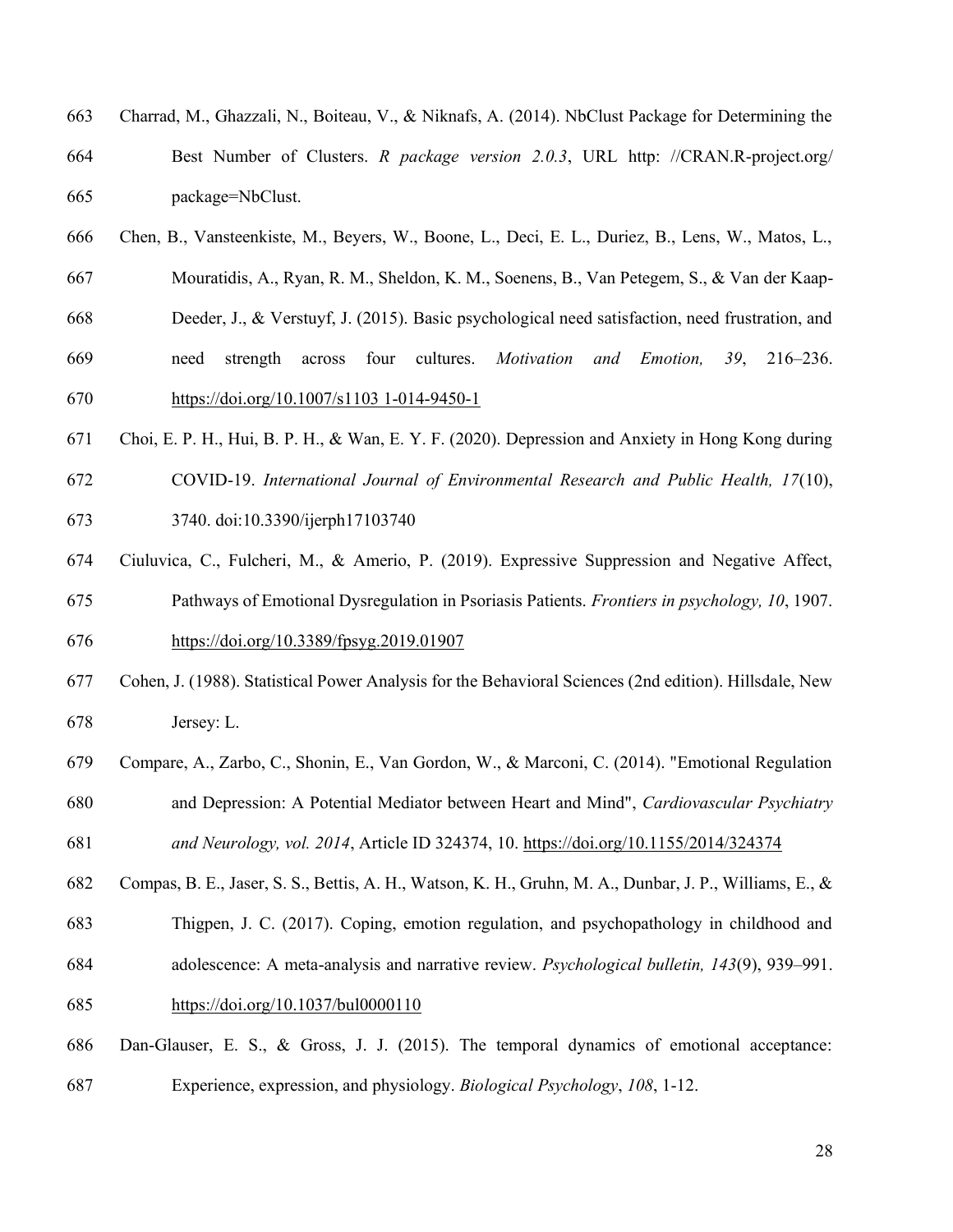- Dixon-Gordon, K. L., Aldao, A., & De Los Reyes, A. (2015). Repertoires of emotion regulation: A person-centered approach to assessing emotion regulation strategies and links to psychopathology. *Cognition and Emotion, 29*, 1314-1325.
- Durlak, J. A., Weissberg, R. P., Dymnicki, A. B., Taylor, R. D., & Schellinger, K. B. (2011). The impact of enhancing students' social and emotional learning: A meta‐analysis of school‐based universal interventions. *Child Development*, *82*(1), 405-432.
- Ford, B. Q., Gross, J. J., & Gruber, J. (2019). Broadening our field of view: The role of emotion regulation. *Emotion Review, 11*, 197-208.
- Fujita, F., & Diener, E. (2005). Life Satisfaction Set Point: Stability and Change*. Journal of Personality and Social Psychology, 88*(1), 158–164. https://doi.org/10.1037/0022-
- 3514.88.1.158
- Gore, P. (2000). Cluster analysis. *In H. Tinsley & S. Brown (Eds.), Handbook of applied multivariate statistics and mathematical modeling* (pp. 297-321). San Diego, CA: Academic Press.
- Gross, J. J. (1998). Antecedent-and response-focused emotion regulation: divergent consequences for
- experience, expression, and physiology. *Journal of Personality and Social Psychology, 74*,
- 224–237. doi: 10.1037/0022-3514.74.1.224
- Gross, J. J. (2014). *"Emotion regulation: conceptual and empirical foundations," in Handbook of Emotion Regulation*, ed J. J. Gross (New York, NY: Guilford Press), 3–20.
- Gross, J. J. (2015). Emotion regulation: Current status and future prospects. *Psychological Inquiry, 26*, 1–26.
- Gross, J. J., & Levenson, R. W. (1997). Hiding feelings: The acute effects of inhibiting negative and
- positive emotion. *Journal of Abnormal Psychology, 106*(1), 95–103. https://doi.org/10.1037/0021-843X.106.1.95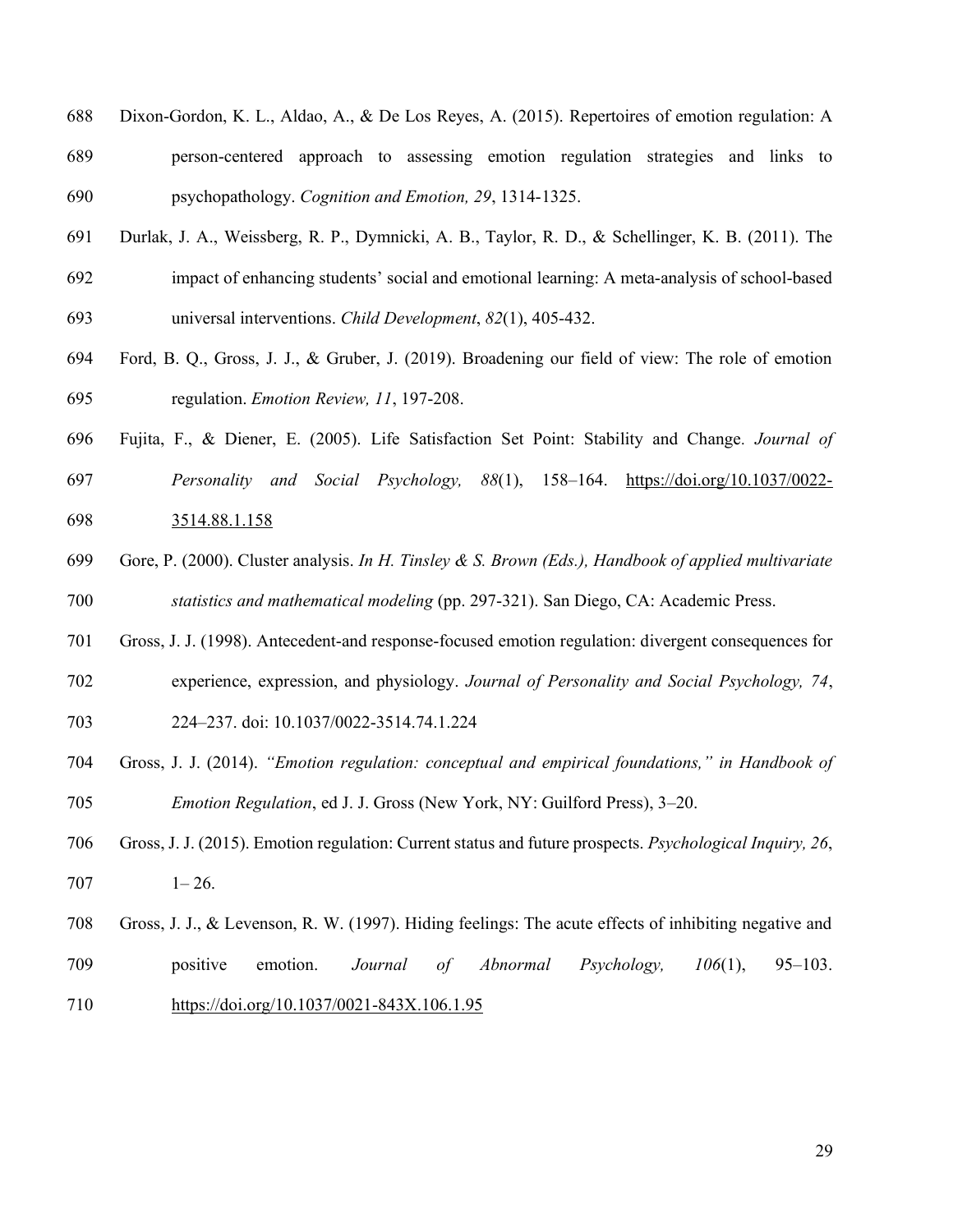- Grossman, E. S., Hoffman, Y. S., Palgi, Y., & Shrira, A. (2021). COVID-19 related loneliness and
- sleep problems in older adults: Worries and resilience as potential moderators. *Personality and individual differences*, *168*, 110371.
- Hartigan, J. A., & Wong, M. A. (1979). *"Algorithm AS 136: A k-means clustering algorithm"*. In: Applied Statistics 28.1, pp. 100–108.
- Hautamaki, V., Cherednichenko, S., Karkkainen, I., Kinnunen, T., & Franti, P (2005). *Improving kmeans by outlier removal*. In H. Kalviainen et al. (Eds.): SCIA 2005, LNCS 3540, pp. 978– 987.
- Houle, I., & Philippe, F. L. (2020). Is the negative always that bad? Or how emotion regulation and integration of negative memories can positively affect well‐being. *Journal of Personality, 1–*
- *13*. doi: 10.1111/jopy.12544
- Jiang, F., Deng, L., Zhang, L., Cai, Y., Cheung, C. W., & Xia, Z. (2020) Review of the Clinical Characteristics of Coronavirus Disease 2019 (COVID-19). *Journal of General Internal Medicine, 35*, 1545–1549. https://doi.org/10.1007/s11606-020-05762-w
- Jungmann, S. M., & Witthöft, M. (2020). Health anxiety, cyberchondria, and coping in the current COVID-19 pandemic: Which factors are related to coronavirus anxiety? *Journal of Anxiety Disorders, 73*, 102239.
- Kämpfen, F., Kohler, I. V., Ciancio, A., Bruine de Bruin, W., Maurer, J., & Kohler, H. P. (2020). Predictors of mental health during the Covid-19 pandemic in the US: Role of economic concerns, health worries and social distancing. *PloS one*, *15*(11), e0241895.
- Kaufman, L., & Rousseeuw, P. J. (1990). *Finding Groups in Data*. John Wiley & Sons, New York.
- Kim, Y., Deci, E. L., & Zuckerman, M. (2002). The development of the self-regulation of withholding negative emotions questionnaire. *Educational and Psychological Measurement*, *62*, 316-336.
- Lawson, Richard G., & Peter C. J. (1990). New Index for Clustering Tendency and Its Application to
- Chemical Problems. *Journal of Chemical Information and Computer Sciences, 30*(1), 36–41.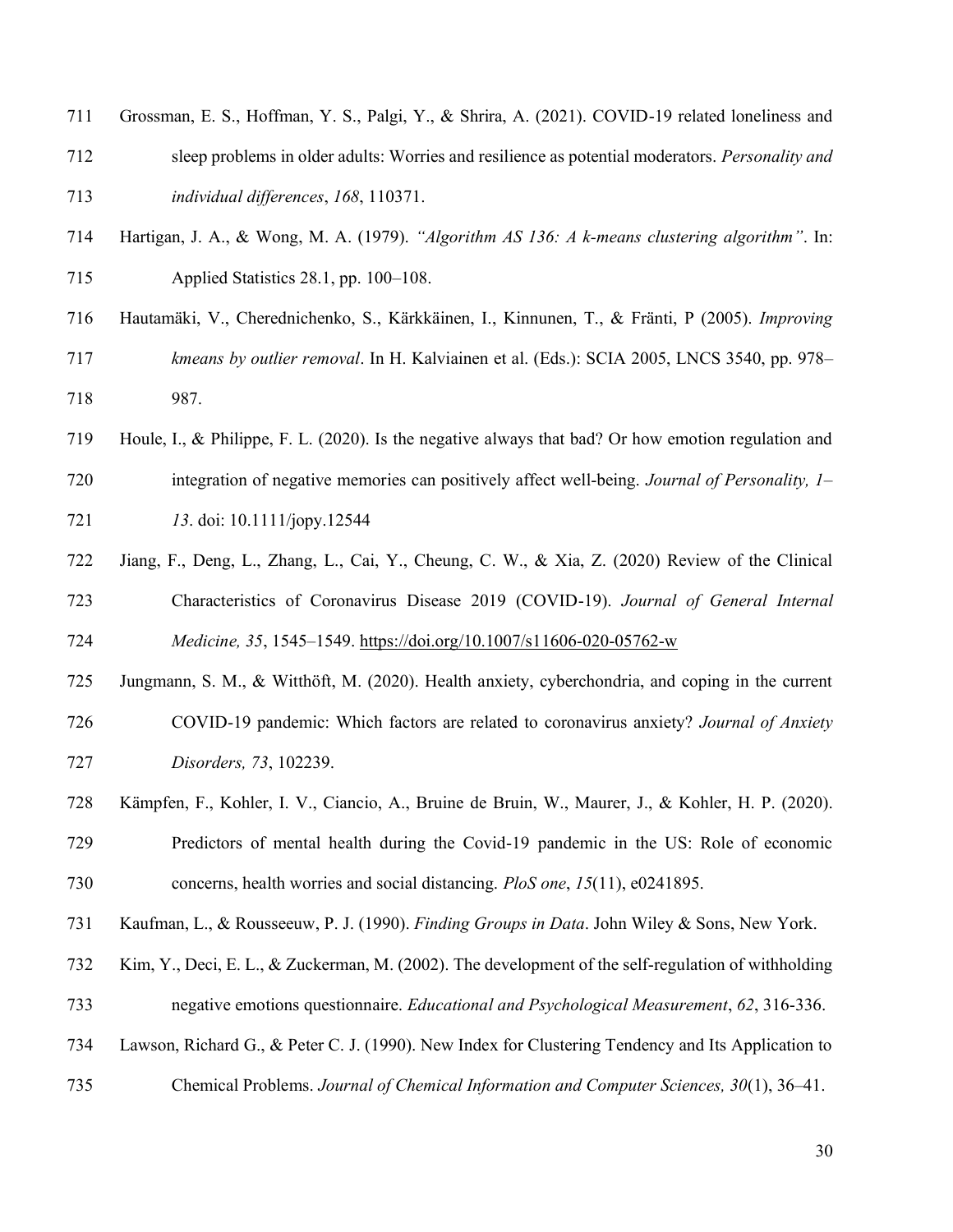Luu, T. T. (2021). Worker resilience during the COVID-19 crisis: The role of core beliefs challenge, emotion regulation, and family strain. *Personality and Individual Differences*, *179*, 110784.

- Leys, C., Delacre, M., Mora, Y. L., Lakens, D., & Ley, C. (2019). How to classify, detect, and manage univariate and multivariate outliers, with emphasis on pre-registration. *International Review of*
- *Social Psychology, 32*(1). https://doi.org/10.5334/irsp.289
- Marteau, T. M., & Bekker, H. (1992). The development of a six-item short-form of the state scale of the Spielberger State-Trait Anxiety Inventory (STAI). *The British journal of clinical psychology, 31*(3), 301–306. https://doi.org/10.1111/j.2044-8260.1992.tb00997.x
- McLaughlin, K. A., Hatzenbuehler, M. L., Mennin, D. S., & Nolen-Hoeksema, S. (2011). Emotion
- dysregulation and adolescent psychopathology: a prospective study. *Behaviour Research and Therapy, 49*(9), 544–554. https://doi.org/10.1016/j.brat.2011.06.003
- Muñoz-Navarro, R., Malonda, E., Llorca-Mestre, A., Cano-Vindel, A., & Fernández-Berrocal, P.

 (2021). Worry about COVID-19 contagion and general anxiety: Moderation and mediation effects of cognitive emotion regulation. *Journal of Psychiatric Research*, *137*, 311-318.

Panchal, N., Kamal, R., Orgera, K., Cox, C., Garfield, R., Hamel, L., Muñana, C., & Chidambaram,

P. (2020). The implications of COVID-19 for mental health and substance use. Kaiser Family

- Foundation (KFF). Retrieved from: www.kff.org/coronavirus-covid-19/issue-brief/the-implications-of-covid-19-for-mental-health-and-substance-use/
- Parkinson, B., Simons, G., & Niven, K. (2016). Sharing concerns: Interpersonal worry regulation in romantic couples. *Emotion*, *16*(4), 449.
- Pavot, W., & Diener, E. (1993). Review of the Satisfaction With Life Scale. *Psychological Assessment, 5*(2), 164–172. https://doi.org/10.1037/1040-3590.5.2.164
- Prikhidko, A., Long, H., & Wheaton, M. G. (2020). The effect of concerns about COVID-19 on anxiety, stress, parental burnout, and emotion regulation: the role of susceptibility to digital emotion contagion. *Frontiers in public health*, *8*, 894.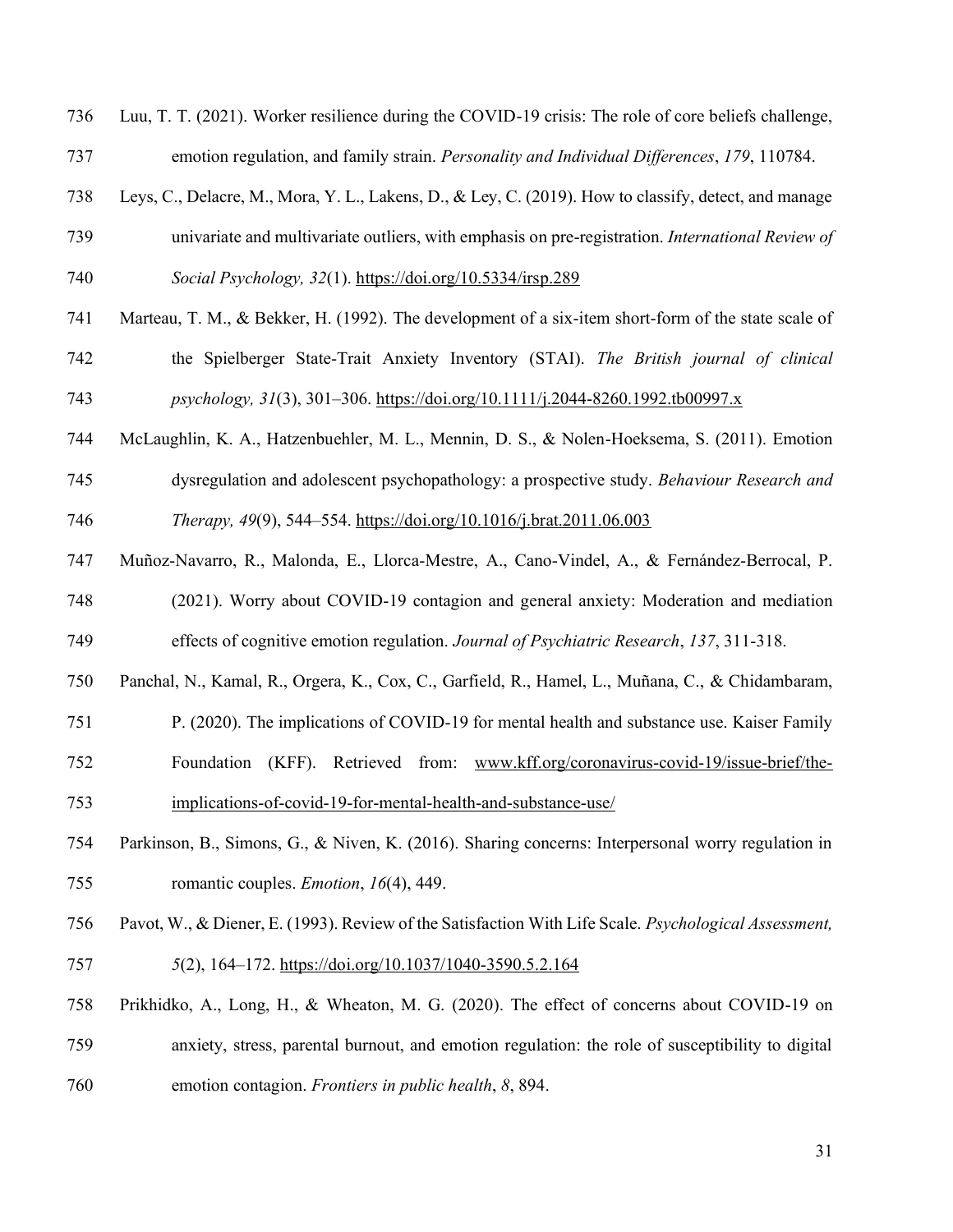- R Development Core Team (2019). *R: A Language and Environment for Statistical Computing.* Vienna, Austria: R Foundation for Statistical Computing.
- Radloff, L. S. (1977). The CES-D Scale: A self-report depression scale for research in the general population. *Retrieved from the University of Minnesota Digital Conservancy*, https://hdl.handle.net/11299/98561.
- Restubog, S., Ocampo, A., & Wang, L. (2020). Taking control amidst the chaos: Emotion regulation
- during the COVID-19 pandemic. *Journal of Vocational Behavior, 119*, 103440. https://doi.org/10.1016/j.jvb.2020.103440
- Roth, G., & Assor, A. (2012). The cost of parental pressure to express emotions: Conditional regard and autonomy support as predictors of emotion regulation and intimacy. *Journal of Adolescence, 35*, 799-808. doi: 10.1016/j.adolescence.2011.11.005
- Roth, G., Assor, A., Niemiec, C. P., Ryan, R. M., & Deci, E. L. (2009). The emotional and academic consequences of parental conditional regard: Comparing conditional positive regard, conditional negative regard, and autonomy support as parenting practices. *Developmental Psychology, 45*, 1119–1142.
- Roth, G., Benita, M., Amrani, C., Shachar, B.-H., Asoulin, H., Moed, A., Bibi, U., & Kanat-Maymon,
- Y. (2014). Integration of negative emotional experience versus suppression: addressing the question of adaptive functioning. *Emotion, 14*(5), 908–919. doi: 10.1037/a0037051
- Roth, G., Shahar, B.-H., Zohar-Shefer, Y., Benita, M., Moed, A., Bibi, U., Kanat-Maymon, Y., &
- Ryan, R. M.. (2018). Benefits of emotional integration and costs of emotional distancing.
- *Journal of Personality, 86*, 919–934. doi:10.1111/jopy.12366
- Roth, G., Vansteenkiste, M., & Ryan, R. (2019). Integrative emotion regulation: Process and development from a self-determination theory perspective. *Development and Psychopathology,*
- *31*(3), 945-956. doi:10.1017/S0954579419000403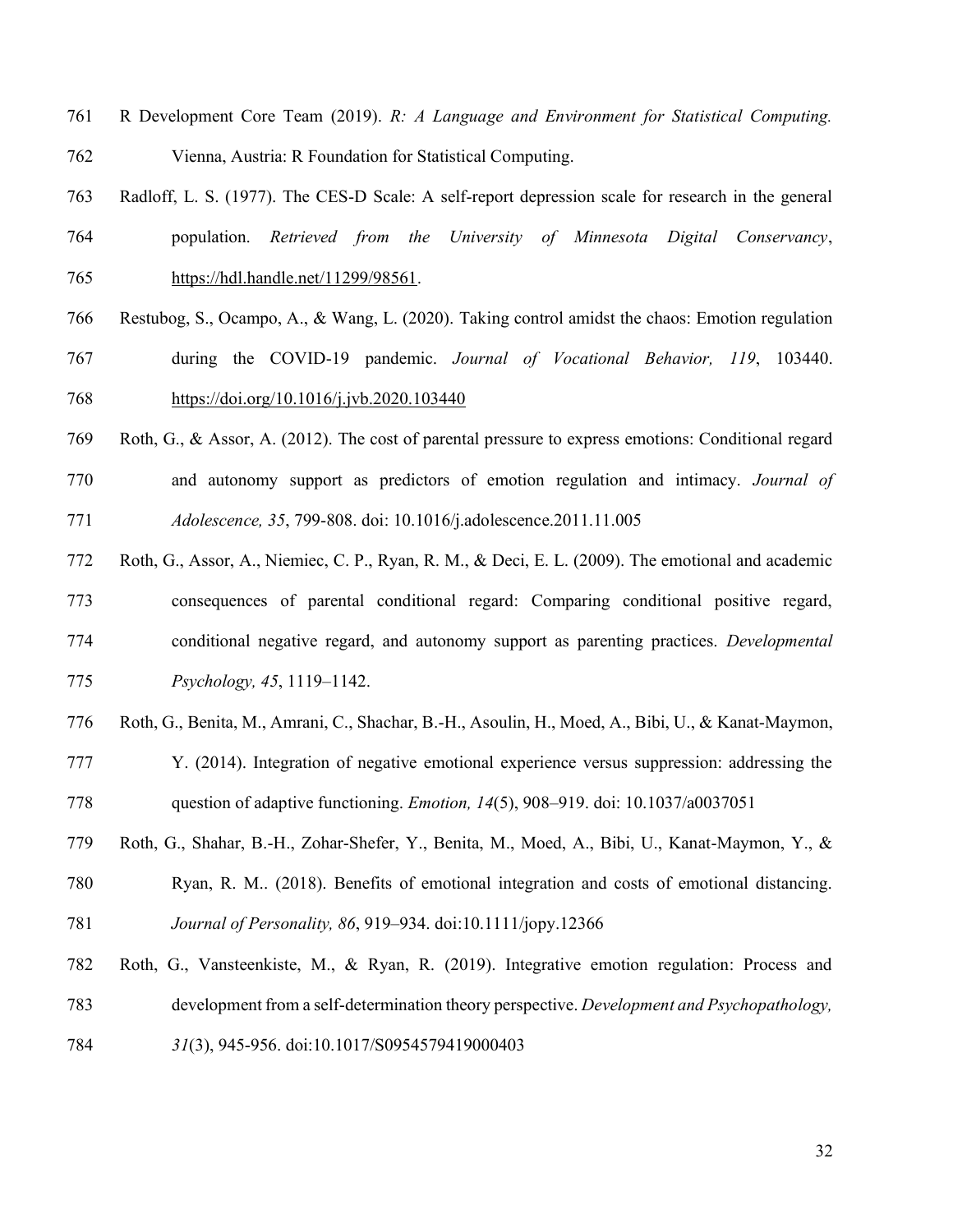| 785 |                  |  |  |  | Roy, D., Sarvodaya, T., Sujita, K., Nivedita, S., Sudhir, K., & Vika, K. (2020). Study of knowledge, |  |
|-----|------------------|--|--|--|------------------------------------------------------------------------------------------------------|--|
| 786 |                  |  |  |  | attitude, anxiety & perceived mental healthcare need in Indian population during COVID-19            |  |
| 787 |                  |  |  |  | pandemic. Asian Journal of Psychiatry, 51, 102083. https://doi.org/10.1016/j.                        |  |
| 788 | ajp.2020.102083. |  |  |  |                                                                                                      |  |

- Ryan, R. M., & Deci, E. L. (2017). *Self-determination theory: Basic psychological needs in motivation,*
- *development, and wellness*. The Guilford Press. https://doi.org/10.1521/978.14625/28806
- Ryan, R. M., Deci, E. L., & Vansteenkiste, M. (2016). *Autonomy and autonomy disturbances in self-development and psychopathology: Research on motivation, attachment, and clinical process.*
- In D. Cicchetti (Ed.), Developmental psychopathology: Theory and method (p. 385–438). John

Wiley & Sons, Inc. https://doi.org/10.1002/9781119125556.devpsy109

- Satici, B., Gocet-Tekin, E., Deniz, M. E., & Satici, S. A. (2020). Adaptation of the fear of COVID-19
- scale: its association with psychological distress and life satisfaction in Turkey. *International Journal of Mental Health and Addiction*, Epub ahead of print. https://doi.org/10.1007/s11469- 020-00294-0.
- Schimmenti, A., Billieux, J., & Starcevic, V. (2020). The four horsemen of fear: An integrated model of understanding fear experiences during the COVID-19 pandemic. *Clinical Neuropsychiatry, 17,* 41–45
- Shahar, B. H., Kalman-Halevi, M., & Roth, G. (2018). Emotion regulation and intimacy quality: the consequences of emotional integration, emotional distancing, and suppression. *Journal of Social and Personal Relationships*. Advance online publication. doi:
- 10.1177/0265407518816881
- Stephens, E. C., Martin, G., van Wijk, M., Timsina, J., Snowe, V. (2020). Impacts of COVID19 on
- agricultural and food systems worldwide and on progress to the sustainable development goals,
- *Agricultural System, 183,* 102873 doi:https://doi.org/10.1016/j.agsy.20 20.102873.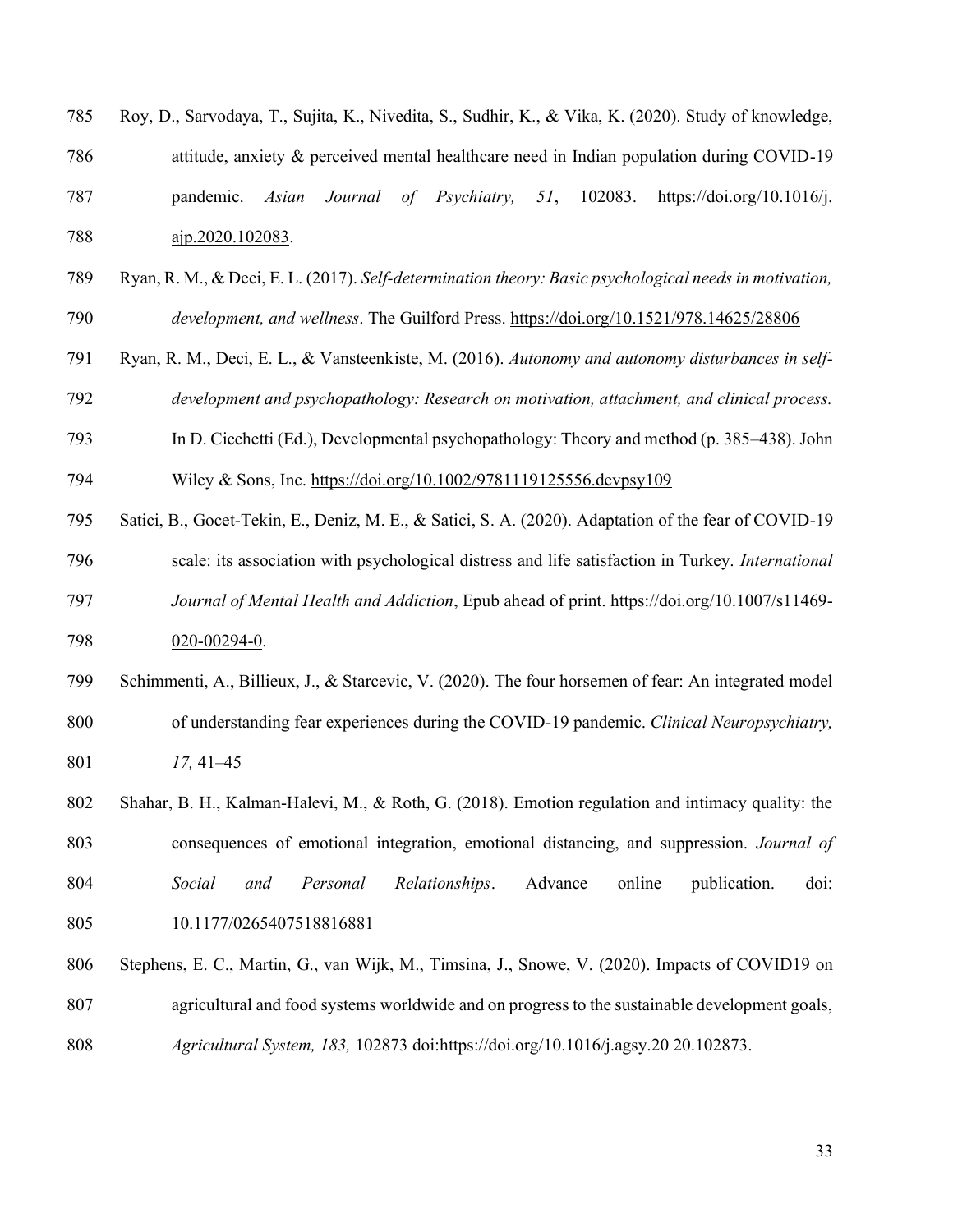- Tibshirani, R., Walther, G., & Hastie, T. (2001). Estimating the number of clusters in a data set via the gap statistic. *Journal of the Royal Statistical Society: Series B (Statistical Methodology)*, *63*(2),
- 411-423.
- van den Heuvel, M. W., Stikkelbroek, Y. A., Bodden, D. H., & van Baar, A. L. (2020). Coping with stressful life events: Cognitive emotion regulation profiles and depressive symptoms in adolescents. *Development and Psychopathology, 32*, 985-995.
- Van Hiel, A., & Vansteenkiste, M. (2009). Ambitions fullfilled? The effects of intrinsic and extrinsic goal attainment on older adults' ego-integrity and death attitudes. *International Journal of aging & human development, 68*(1), 27–51.
- Vansteenkiste, M., Ryan, R. M., & Soenens, B. (2020). Basic psychological need theory: Advancements, critical themes, and future directions. *Motivation and Emotion, 44*, 1–31.
- https://doi.org/10.1007/s11031-019-09818-1
- Vansteenkiste, M., Sierens, E., Soenens, B., Luyckx, K., & Lens, W. (2009). Motivational profiles from a self-determination perspective: The quality of motivation matters*. Journal of Educational Psychology, 101*, 671-688.
- Vindegaard, N., & Benros, M. E. (2020). COVID-19 pandemic and mental health consequences: Systematic review of the current evidence. *Brain, Behavior, and Immunity*, *89*, 531-542.
- Wang, Q.-Q., Fang, Y.-Y., Huang, H.-L., Lv, W.-J., Wang, X.-X., Yang, T.-T., Yuan, J.-M., Gao, Y.,
- Qian, R.-L., & Zhang, Y.-H. (2021). Anxiety, depression and cognitive emotion regulation strategies in Chinese nurses during the COVID‐19 outbreak. *Journal of Nursing Management*.
- Weinstein, N., Przybylski, A. K., & Ryan, R. M. (2013). The integrative process: New research and future directions. *Current Directions in Psychological Science, 22*, 69-74.
- Xu, C., Xu, Y., Xu, S., Zhang, Q., Liu, X., Shao, Y., Xu, X., Peng, L., & Li, M. (2020). cognitive reappraisal and the association between perceived stress and anxiety symptoms in COVID-19 isolated people. *Frontiers in Psychiatry, 11*, 858. https://doi.org/10.3389/fpsyt.2020.00858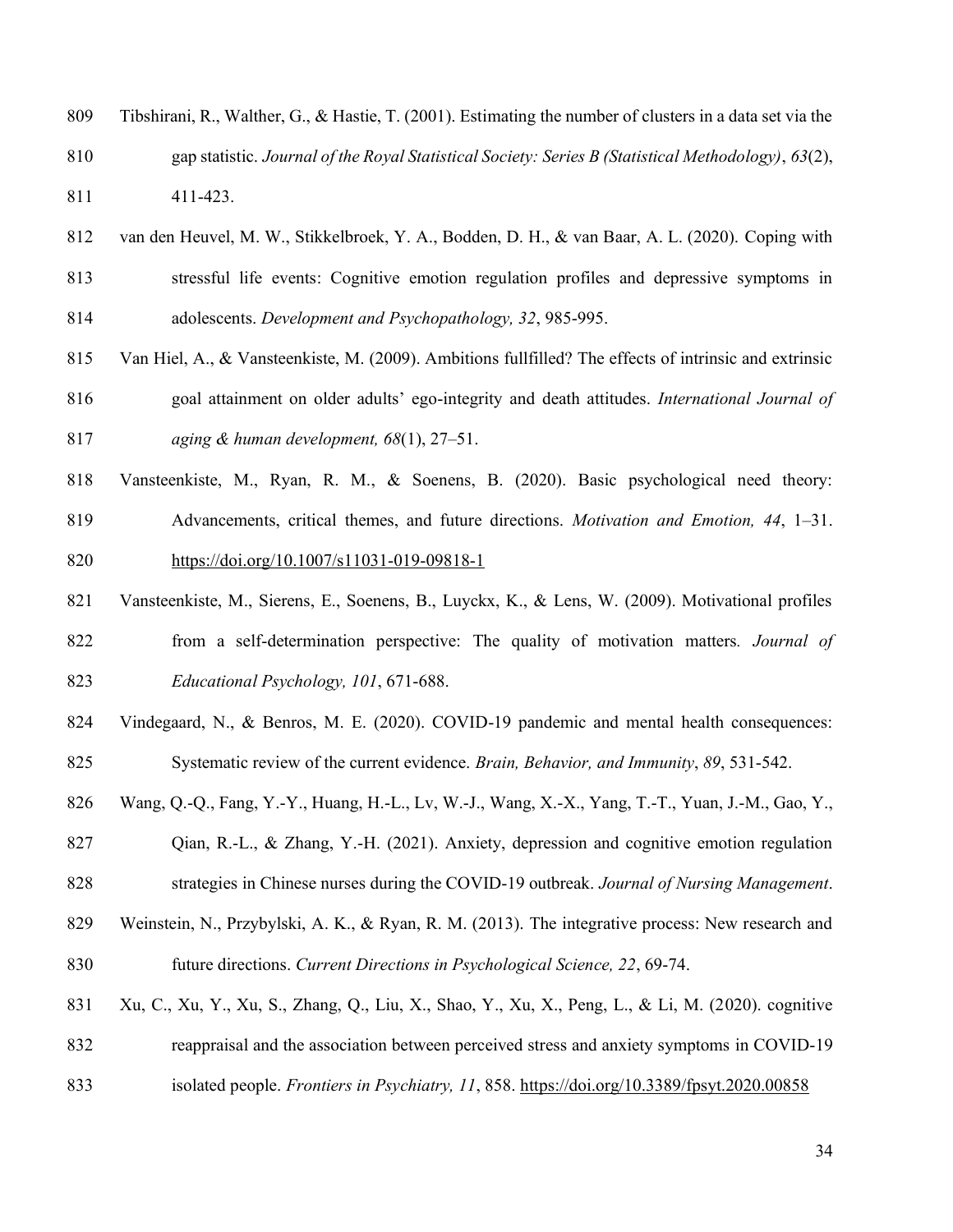- Zhang, X., Wang, Y., Lyu, H., Zhang, Y., Liu, Y., & Luo, J. (2020). The Influence of COVID-19 on
- Well-Being. https://doi.org/10.31234/osf.io/znj7h
- 
-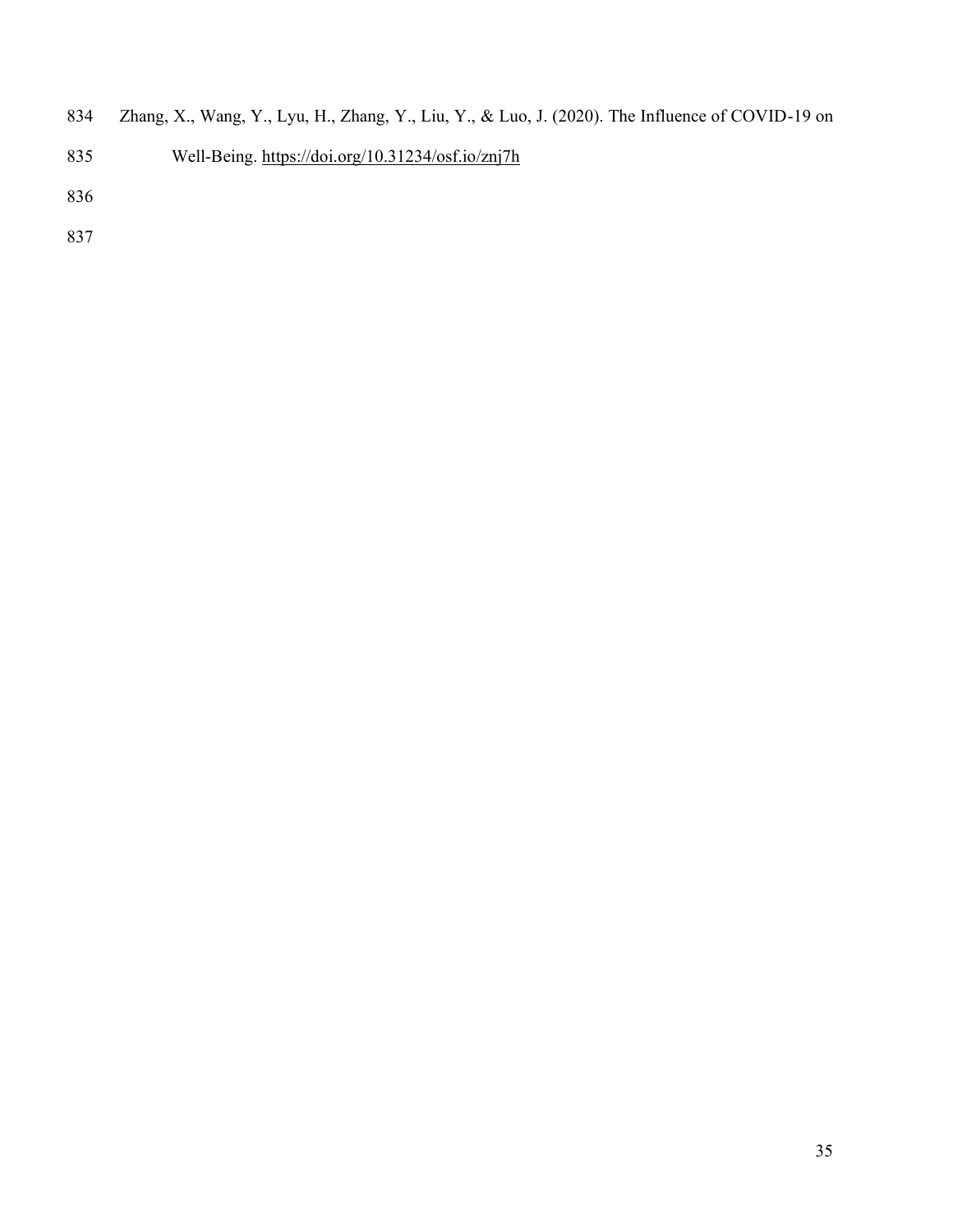| 838     |
|---------|
| ρŢ<br>൨ |

839 *Means, standard deviations, and correlations between background and study variables.* 839 Means, standard deviations, and correlations between background and study variables.

| 1+8 | 840                                                                                                                         |                         |                          |                 |                        |                |                 |                  |                 |          |                |
|-----|-----------------------------------------------------------------------------------------------------------------------------|-------------------------|--------------------------|-----------------|------------------------|----------------|-----------------|------------------|-----------------|----------|----------------|
|     | Note. M and SD are used to represent mean and standard deviation, respectively. * $p < .05$ , ** $p < .01$ , *** $p < .001$ | 9. Life satisfaction    | 8. Sleep quality         | 7. Depression   | 6. Anxiety             | 5. Integration | 4. Suppression  | 3. Dysregulation | 2. Worries      | $1.$ Age | Variable       |
|     |                                                                                                                             | 2.97                    | 2.83                     | 1.72            | 2.20                   | 3.28           | 2.31            | 2.27             | 2.99            | 45.26    | $\Join$        |
|     |                                                                                                                             | ن<br>کا                 | $\mathfrak{Z}$           | $\overline{19}$ | $\overline{\text{08}}$ | 99.            | $\overline{74}$ | $\mathcal{I}$    | $\overline{52}$ | 15.66    | $\Omega$       |
|     |                                                                                                                             | $14***$                 | $.05***$                 | $-20***$        | $-20***$               | $-08***$       | $.05***$        | $-20***$         | $-04***$        |          |                |
|     |                                                                                                                             | $-31***$                | $-29***$                 | $.45***$        | $.56***$               | $.07***$       | $.23***$        | $.38***$         |                 |          |                |
|     |                                                                                                                             | $-43***$                | $-34***$                 | $^{***}$ [0]    | $^{***09}$             | $11***$        | $.39***$        |                  |                 |          |                |
|     |                                                                                                                             | $-31$ <sup>***</sup>    | $-23***$                 | $37^{***}$      | $32^{***}$             | $-29***$       |                 |                  |                 |          | $\overline{4}$ |
|     |                                                                                                                             | $.07***$                |                          | 02              | $.06***$               |                |                 |                  |                 |          |                |
|     |                                                                                                                             |                         | $00 - 44$ <sup>***</sup> | $.77$ ***       |                        |                |                 |                  |                 |          |                |
|     |                                                                                                                             | $-59^{***}$ $-58^{***}$ | $-40^{***}$              |                 |                        |                |                 |                  |                 |          |                |
|     |                                                                                                                             | $30^{***}$              |                          |                 |                        |                |                 |                  |                 |          |                |

844 843 842

845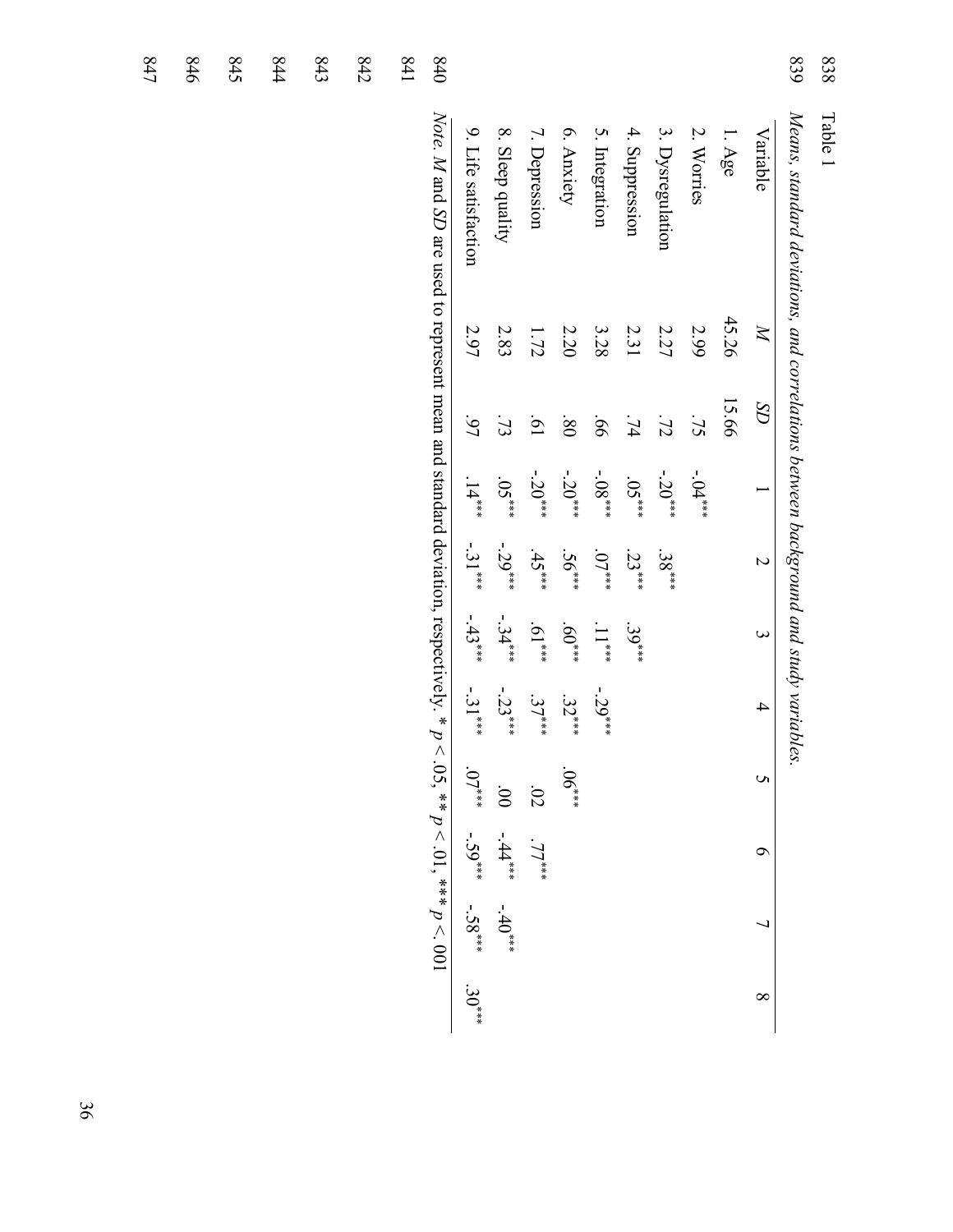| 848<br>Table 2. Means and standard deviations per cluster with results of univariate tests |                   |                     |                      |           |                    |                 |           |                 |
|--------------------------------------------------------------------------------------------|-------------------|---------------------|----------------------|-----------|--------------------|-----------------|-----------|-----------------|
|                                                                                            |                   | Cluster 1           | Cluster <sub>2</sub> |           | Cluster 3          |                 | F         | p-value         |
|                                                                                            |                   | (Low overall        | (High integration)   |           | (High suppression  |                 | (2, 5649) |                 |
|                                                                                            |                   | emotion regulation) |                      |           | and dysregulation) |                 |           |                 |
|                                                                                            | $\mathbb{N}$      | $\Omega$            | $\mathbb{X}$         | $\Omega$  | $\mathbb{N}$       | $\Omega D$      |           |                 |
| l. Anxiety                                                                                 | 1.77 <sup>a</sup> | [9]                 | 2.05 <sup>b</sup>    | $0\angle$ | $2.71^\circ$       | $\overline{73}$ | 482.31    | $100^\circ$ $>$ |
| 2. Depression                                                                              | 1.41 <sup>a</sup> | $-40$               | 1.57 <sup>b</sup>    | 45        | 2.14c              | 63              | 633.48    | $100^\circ >$   |
| 3. Sleep quality                                                                           | $3.02^{\circ}$    | 59                  | 2.94 <sup>b</sup>    | 89.       | 2.54 <sup>a</sup>  | $\ddot{7}$      | 123.08    | $100^\circ$ $>$ |
| 4. Life satisfaction                                                                       | 3.27c             | $\overline{S}$      | 3.19 <sup>b</sup>    | 98.       | 2.45 <sup>a</sup>  | 96              | 283.88    | $100^\circ$ $>$ |
| 648<br>Note. Letters refer to annotation of Tukey post-hoc tests                           |                   |                     |                      |           |                    |                 |           |                 |
| 0 <sub>50</sub>                                                                            |                   |                     |                      |           |                    |                 |           |                 |
| 158                                                                                        |                   |                     |                      |           |                    |                 |           |                 |
| 852                                                                                        |                   |                     |                      |           |                    |                 |           |                 |
| 853                                                                                        |                   |                     |                      |           |                    |                 |           |                 |
| 854                                                                                        |                   |                     |                      |           |                    |                 |           |                 |
| $s_{25}$                                                                                   |                   |                     |                      |           |                    |                 |           |                 |
| 958                                                                                        |                   |                     |                      |           |                    |                 |           |                 |
| 857                                                                                        |                   |                     |                      |           |                    |                 |           |                 |
| 858                                                                                        |                   |                     |                      |           |                    |                 |           |                 |
| 629                                                                                        |                   |                     |                      |           |                    |                 |           |                 |
| 098                                                                                        |                   |                     |                      |           |                    |                 |           |                 |
| $\frac{8}{2}$                                                                              |                   |                     |                      |           |                    |                 |           |                 |

 $84$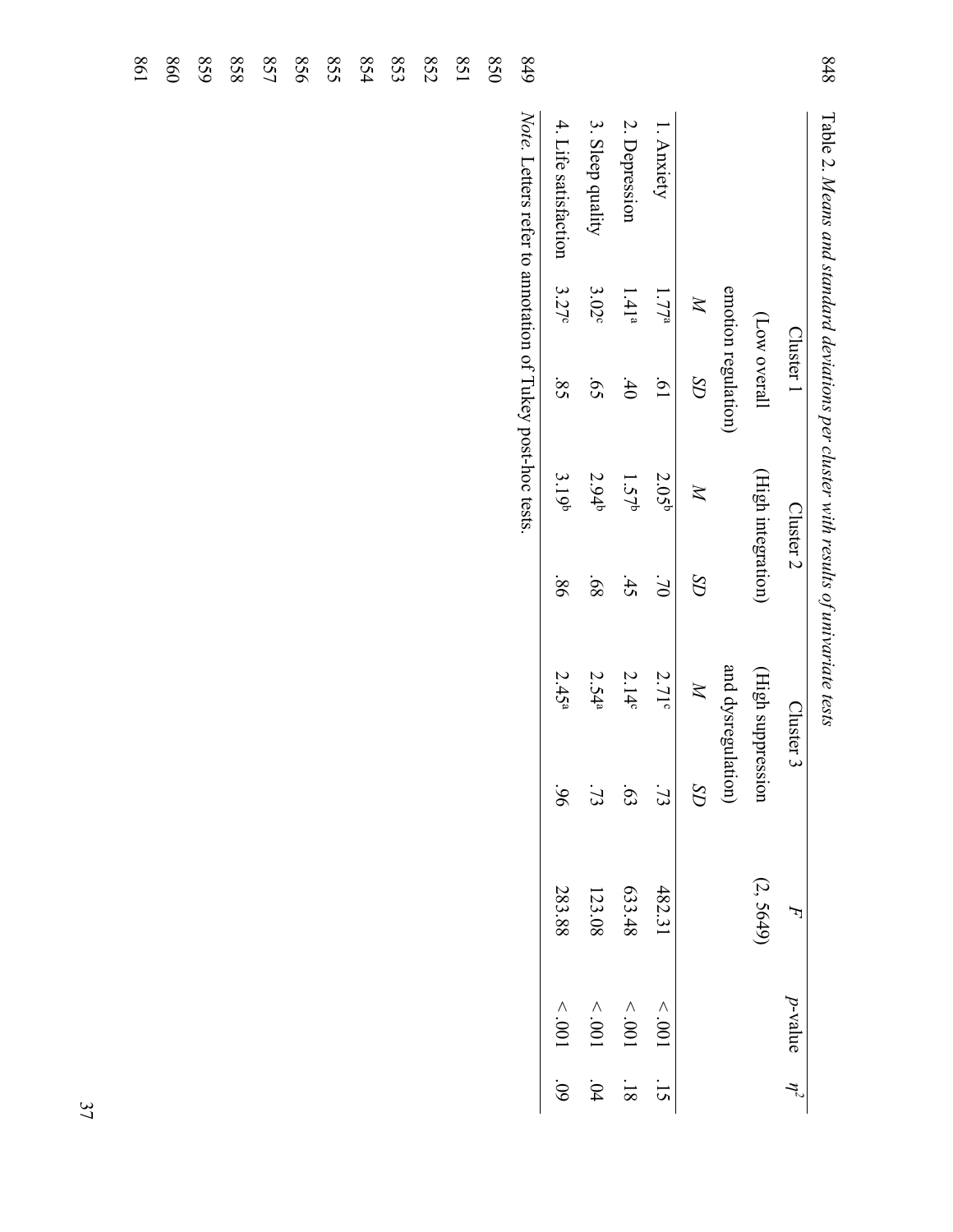

# *Figure 1.* Visualizations of cluster validation techniques